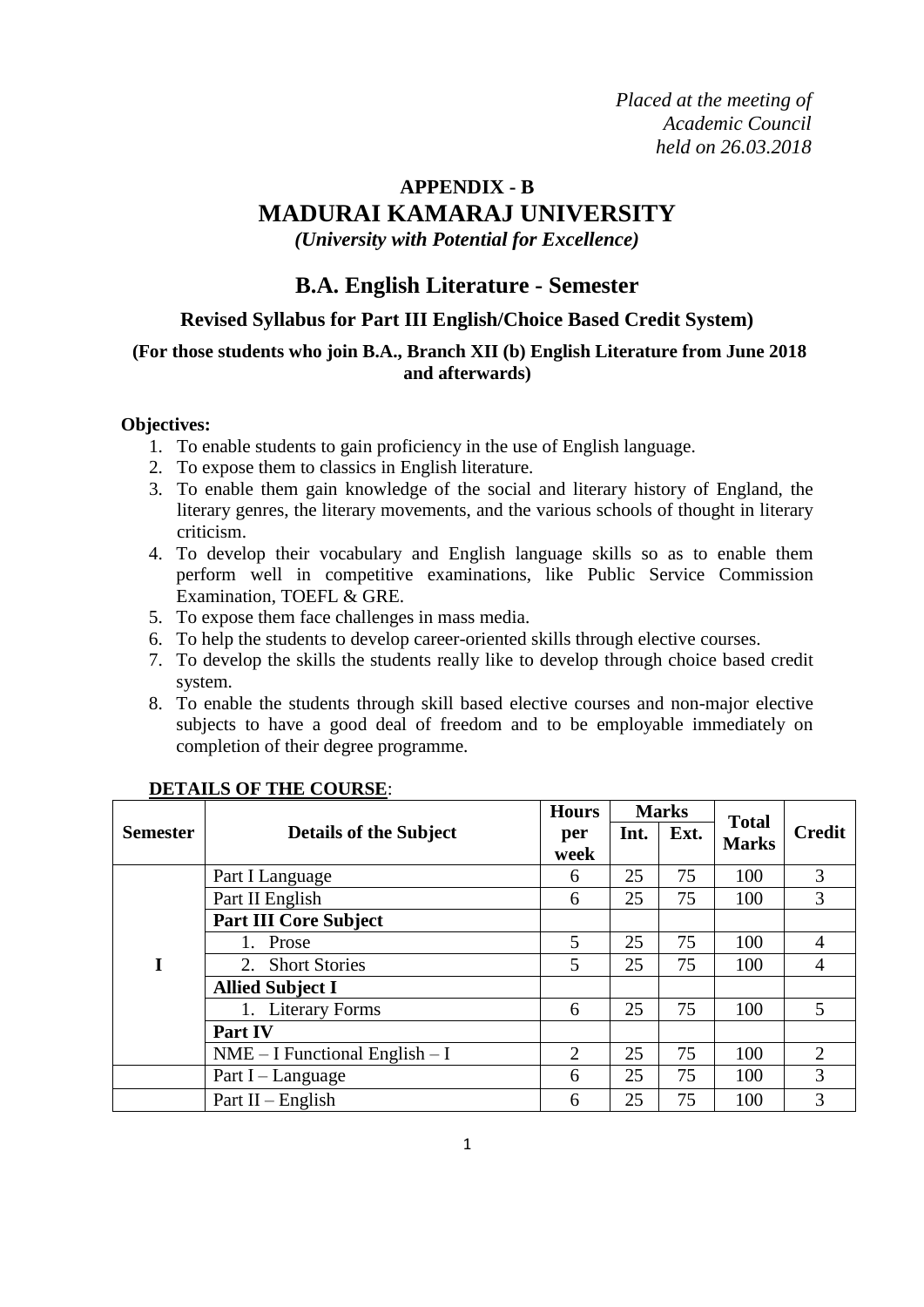|              | <b>Part III Core Subject</b>              |                |    |    |     |                |
|--------------|-------------------------------------------|----------------|----|----|-----|----------------|
|              | 3. Poetry I                               | 5              | 25 | 75 | 100 | $\overline{4}$ |
|              | Fiction<br>$\overline{4}$ .               | $\overline{5}$ | 25 | 75 | 100 | $\overline{4}$ |
| $\mathbf{I}$ | <b>Allied Subject II</b>                  |                |    |    |     |                |
|              | The Social History of England             | 6              | 25 | 75 | 100 | $\overline{4}$ |
|              | Part IV                                   |                |    |    |     |                |
|              | $NME - 2$ Functional English $-2$         | $\overline{2}$ | 25 | 75 | 100 | $\overline{2}$ |
|              | Part I - Language                         | 6              | 25 | 75 | 100 | $\overline{3}$ |
|              | Pat $II$ – English                        | 6              | 25 | 75 | 100 | $\overline{3}$ |
|              | Part III - Core Subject                   |                |    |    |     |                |
|              | 5. Poetry II                              | 5              | 25 | 75 | 100 | $\overline{4}$ |
|              | <b>Allied Subject III</b>                 |                |    |    |     |                |
|              | <b>Advanced English</b>                   |                |    |    |     |                |
| III          | Grammar and Usage                         | 5              | 25 | 75 | 100 | $\overline{4}$ |
|              | $Elective - I$                            |                |    |    |     |                |
|              | History of English Literature I           | $\overline{4}$ | 25 | 75 | 100 | $\overline{4}$ |
|              | Part IV Skill based Paper I               |                |    |    |     |                |
|              | 1. Word Power                             | $\overline{2}$ | 25 | 75 | 100 | $\overline{2}$ |
|              | <b>Creative Writing</b><br>2.             | $\overline{2}$ | 25 | 75 | 100 | $\overline{2}$ |
|              | Part I Language                           | 6              | 25 | 75 | 100 | $\overline{3}$ |
|              | Part II English                           | 6              | 25 | 75 | 100 | $\overline{3}$ |
|              | <b>Part III Core Subject</b>              |                |    |    |     |                |
|              | 6. Indian Writing                         | $\overline{4}$ | 25 | 75 | 100 | $\overline{4}$ |
|              | 7.<br><b>Twentieth Century Literature</b> | $\overline{4}$ | 25 | 75 | 100 | $\overline{4}$ |
| IV           | <b>Allied Subject IV</b>                  |                |    |    |     |                |
|              | Phonetics and Spoken English              | 3              | 25 | 75 | 100 | $\overline{4}$ |
|              | <b>Elective Subject II</b>                |                |    |    |     |                |
|              | The History of English Literature - II    | 3              | 25 | 75 | 100 | 3              |
|              | Part IV - Skill based Paper II            |                |    |    |     |                |
|              | 3. Presentation skills                    | $\mathbf{2}$   | 25 | 75 | 100 | $\mathbf{2}$   |
|              | 4. Job Seeking Skills                     | $\overline{2}$ | 25 | 75 | 100 | $\overline{2}$ |
|              | <b>Part V - Extension Activities</b>      |                |    |    |     |                |
|              | <b>Core Subject</b>                       |                |    |    |     |                |
|              | 8. Drama                                  | 5              | 25 | 75 | 100 | $\overline{4}$ |
|              | 9. American Literature                    | 5              | 25 | 75 | 100 | $\overline{4}$ |
|              | 10. New Literatures in English            | 5              | 25 | 75 | 100 | $\overline{4}$ |
|              | 11. Women's writing in English            | 5              | 25 | 75 | 100 | $\overline{4}$ |
| $\mathbf{V}$ | 12. Journalism and Mass                   | 3              |    |    |     |                |
|              | Communication                             |                | 25 | 75 | 100 | $\overline{4}$ |
|              | <b>Elective Subject III</b>               |                |    |    |     |                |
|              | Literary Criticism I                      | 5              | 25 | 75 | 100 | 3              |
|              | Part IV - Skill based Paper III           |                |    |    |     |                |
|              | 5. Environmental Studies                  | 2              | 25 | 75 | 100 | $\overline{2}$ |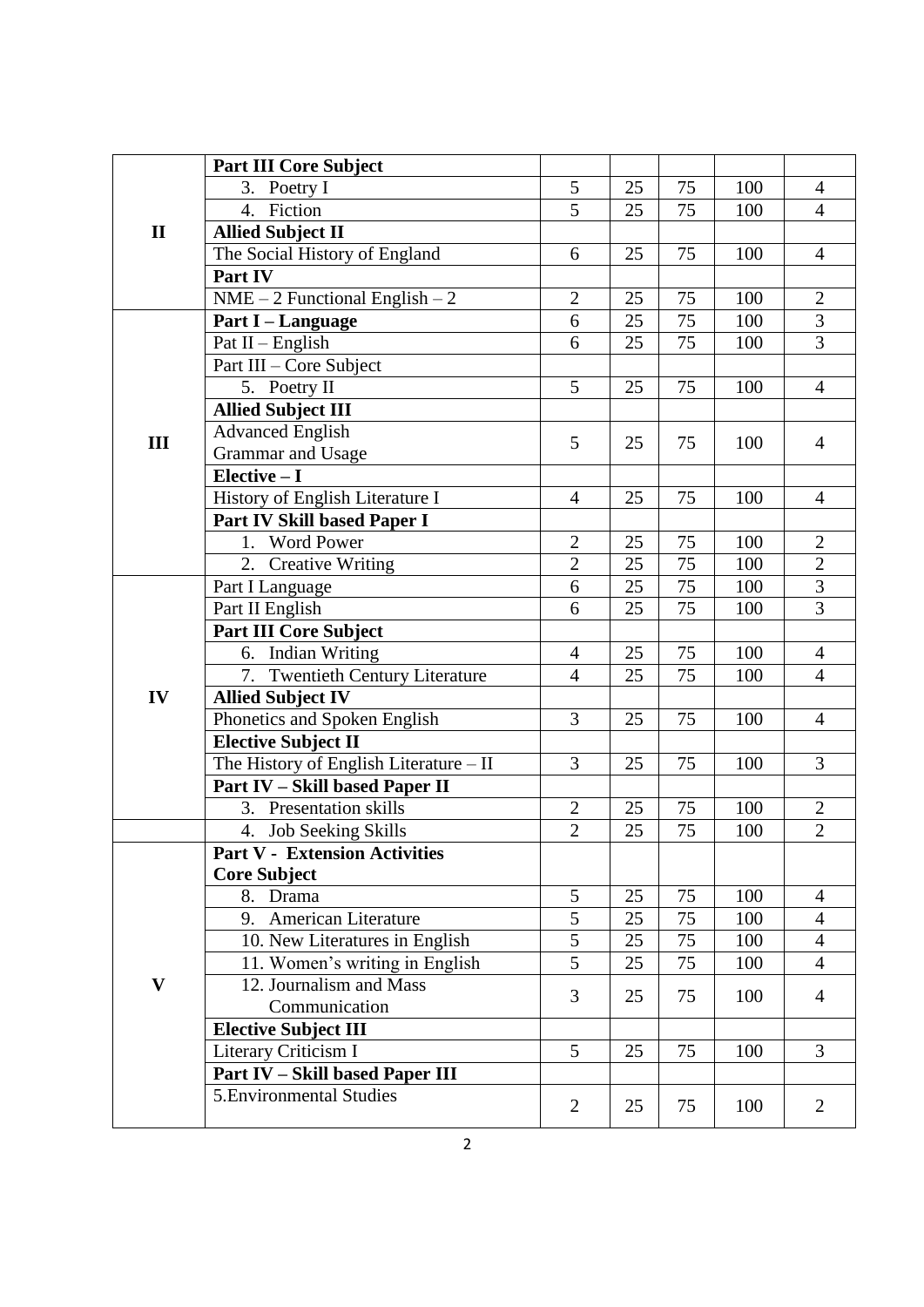|    | <b>Core Subject</b>                     |                |     |    |     |     |
|----|-----------------------------------------|----------------|-----|----|-----|-----|
|    | 13. Shakespeare                         | 5              | 25  | 75 | 100 |     |
|    | 14. English Language Teaching           | 5              | 25  | 75 | 100 |     |
|    | 15. Translation Theory and Practice     | 5              | 25  | 75 | 100 |     |
|    | 16. Introduction to Literary Theories   | 3              | 25  | 75 | 100 | 3   |
| VI | 17. English for Employment              | 5              | 25  | 75 | 100 |     |
|    | <b>Elective paper IV</b>                |                |     |    |     |     |
|    | Literary Criticism II                   | 5              | 25  | 75 | 100 |     |
|    | <b>Part IV - Skill based Paper IV</b>   |                |     |    |     |     |
|    | 5. Value Education                      | $\overline{2}$ | 25  | 75 | 100 | 2   |
|    | Part V – Extension Activities (Internal |                | 100 |    | 100 |     |
|    | Examination only)                       |                |     |    |     |     |
|    |                                         | 180            |     |    |     | 140 |

#### **THE SCHEME OF EXAMINATION AND QUESTION PATTERN**

The Internal and External marks may be 25:75

The pattern of Semester End Examination Question Paper will be as follows Time: 3 Hrs & Max Marks: 75 **Section A:**  $(10 \times 1 = 10 \text{ Marks})$ 

Question No.1 to 10 (Multiple Choice) Two questions from each unit. Three choices in each question. No 'none of these' choice. **Section B:**  $(5 \times 7 = 35 \text{ Marks})$ Answer all questions choosing either (a) or (b) Answer not exceeding **two pages.** (One question from each unit)  $11$  (a) or  $11$  (b) 12 (a) or 12 (b)

13 (a) or 13 (b) 14 (a) or 14 (b) 15 (a) or 15 (b)

**Section C:**  $(3 \times 10 = 30 \text{ Marks})$ 

Answer not exceeding **four pages.**

Answer any **three out of five questions** (one question from each unit) **The pattern for Internal Valuation** may be

- 1. Two tests 15 marks each Average 15 marks
- 2. Group Discussion / Seminar / Quiz 5 marks
- 3. Two assignments: 5 mark each. Average 5 marks
- 4. Third test may be allowed for absentees of any one of the two tests.
- 5. If the college opts for quiz, two quizzes should be conducted.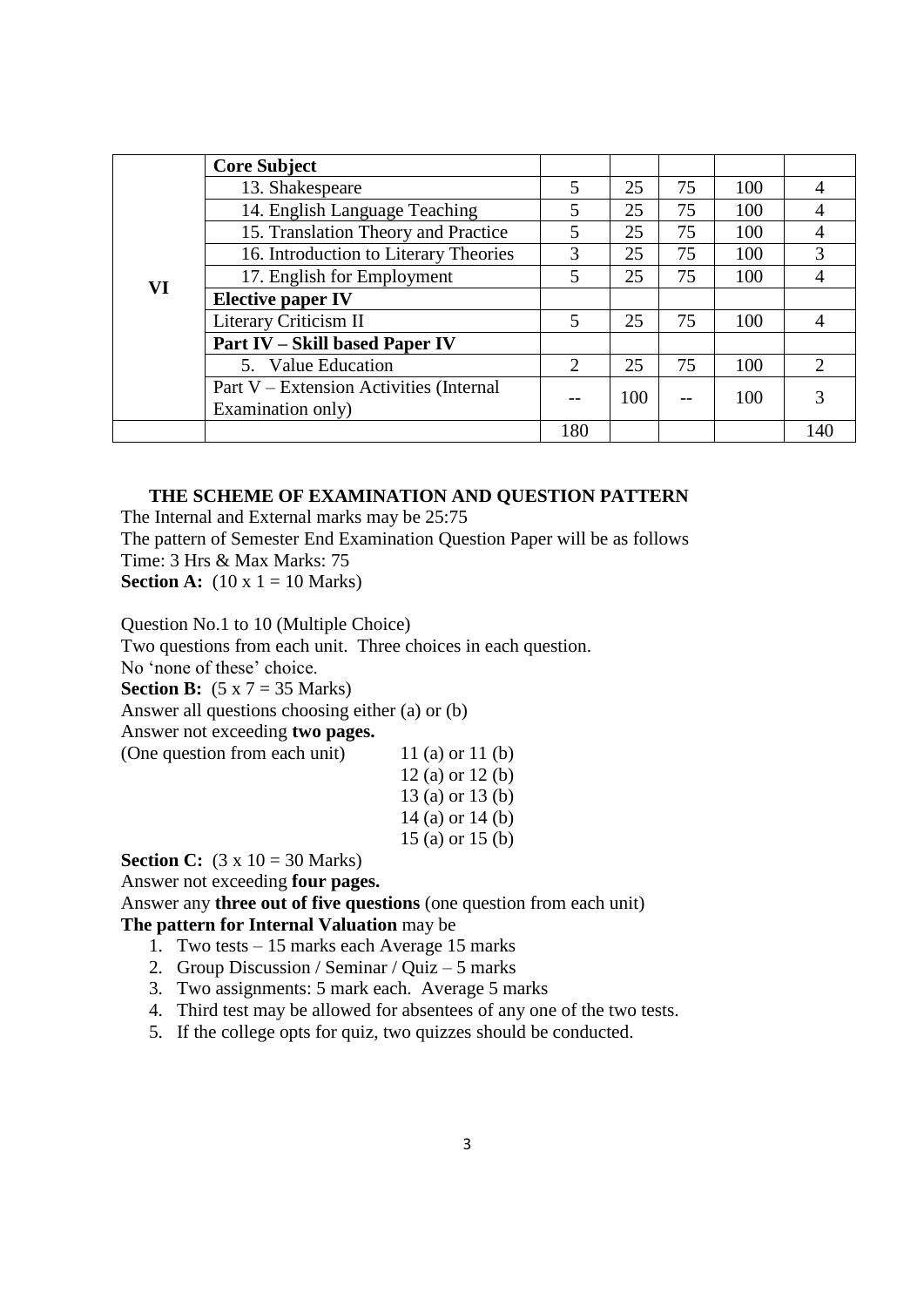#### **DETAILS OF SYLLABUS FOR PART III MAJOR ENGLISH**

#### **I SEMESTER CORE PAPER- I PROSE**

#### **OBJECTIVE:**

To help the students understand prose as a genre of literature and to appreciate the expressions of various authors.

#### **UNIT I**

| <b>Francis Bacon</b> |
|----------------------|
| Joseph Addison       |
|                      |
| <b>Charles Lamb</b>  |
| James Leigh Hunt     |
|                      |
| A.G.Gardiner         |
| Somerset Maugham     |
|                      |
| W.R. Ingle           |
| A.J. Toynbee         |
|                      |
| A.P.J. Abdul Kalam   |
| Bharathi Mukherjee   |
|                      |

#### **Books recommended**:

Selected college Prose – Foundation Books, Chennai

### **I Semester Core Paper II – Short Stories**

#### **GENERAL OBJECTIVES:**

To help students appreciate short story as a genre of Literature

#### **SPECIFIC OBJECTIVES:**

- To introduce a galaxy of writers representing various nationalities
- To help students understand the various techniques used by the writers
- To sensitize students on the socio-cultural significance as manifested through the prescribed texts

#### **UNIT – I**

| 1. "The Face on the Wall" | $\sim$ | E V Lucas   |
|---------------------------|--------|-------------|
| 2. "The Happy Prince"     |        | Oscar Wilde |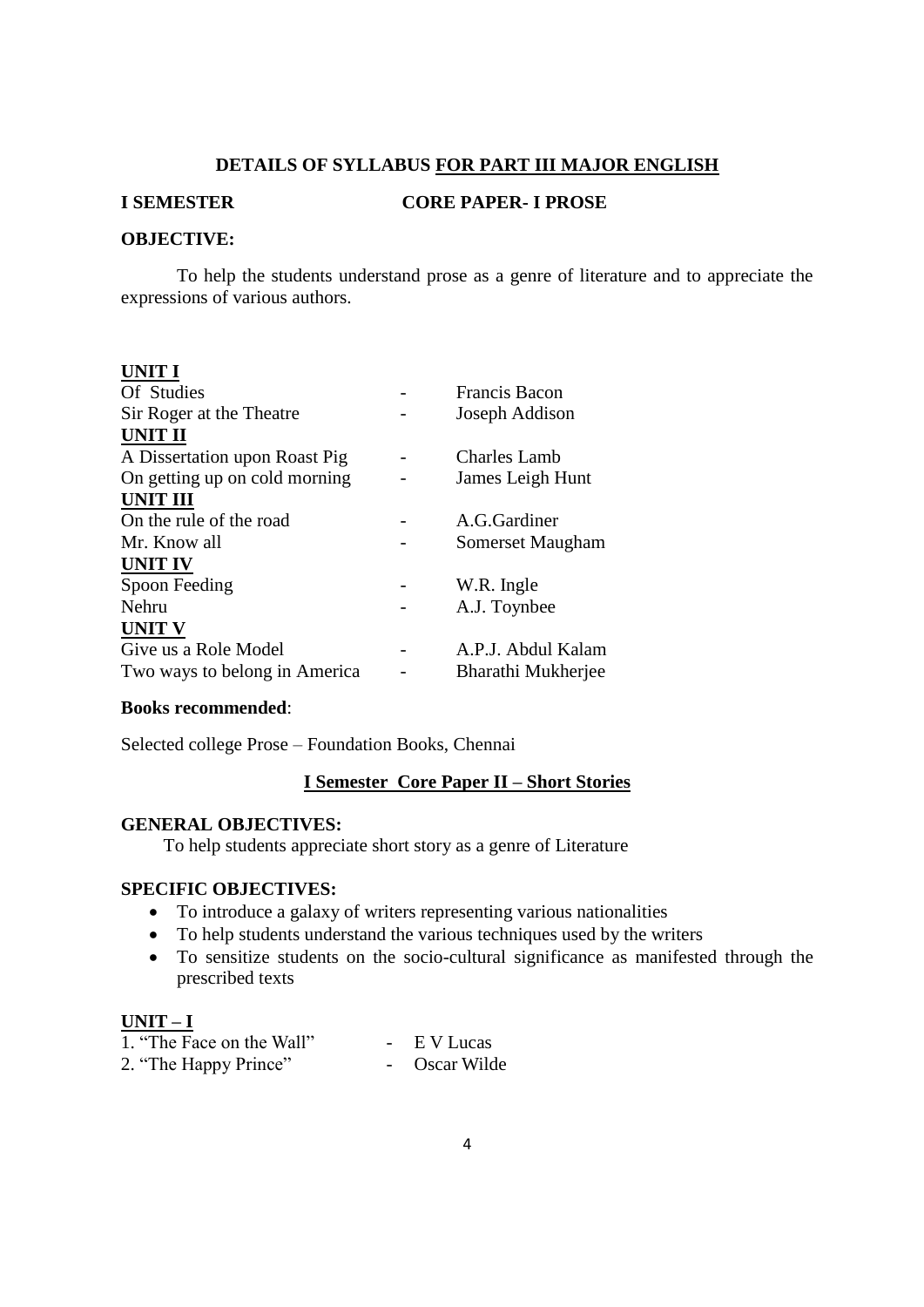### **UNIT –II**

|        | - Premchand                                  |
|--------|----------------------------------------------|
| $\sim$ | Henry Handal Richardson                      |
|        |                                              |
|        |                                              |
|        | 1. "The Ransom of the Red Chief" - O'Henry   |
|        | Saki                                         |
|        |                                              |
|        |                                              |
|        | 1. "The Eyes are not here" - Ruskin Bond     |
|        | 2. "The Rocking Horse Winner" - D.H.Lawrence |
|        |                                              |
|        |                                              |
|        | Pearl S Buck                                 |
|        | Mulk Raj Anand                               |
|        |                                              |

#### **Books Recommended:**

Seshadri, K.G. *Twelve Tales*. Kumbakonam: Anuradha Publishers,1992. Singh, R.P. *An Anthology of English Short Stories* New Delhi: Oxford University Press , 2000.

#### I SEMESTER **ALLIED SUBJECT 1 - LITERARY FORMS**

### **Objective:**

- 1. To enable the students to understand different types of genre in English literature and to appreciate with aesthetic sense.
- 2. To enable the students to write verse on their own and also to equip their literary sense with more knowledge of literature.

#### **Unit – I:**

Poetry

**Unit – II:**

Essay and Criticism

**Unit – III:**

Short story, Biography and Autobiography

### **Unit – IV:**

Fiction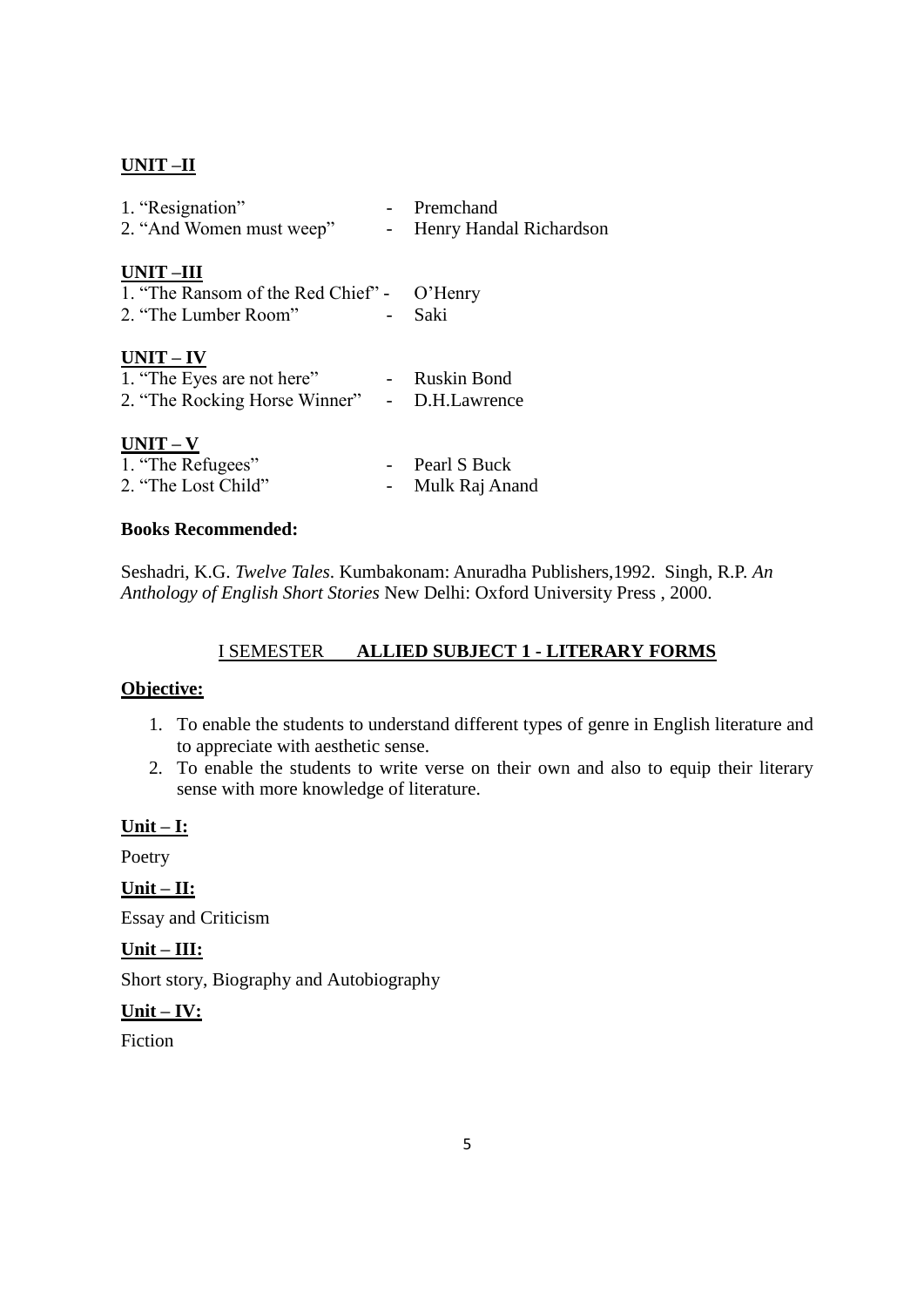### **Unit – V:**

Drama

Books recommended:

- i) Literary forms K.R.Ramachandra Nair, Emerald Publications
- ii) A companion to Literary Forms Padmaja Ashok, Orient Blackswan

### **Semester I Part IV** Non Major Elective – I **Functional English I**

### **Objective:**

To enable the student to have direct access to functional aspects of english language. To equip the students to learn language as a medium for communication and to enable him to interact with others.

To make him acquire the communication skill.

### **Unit I**

### **Speaking Skills**

- 1. Introducing Yourself and to a stranger
- 2. Requesting
- 3. Apologizing
- 4. Expressing Likes/Dislikes/Hopes/Wishes and Regret
- 5. Exchanging Greetings and Taking Leave
- 6. Paying Compliments/Showing Appreciation and Responding
- 7. Seeking and Giving Advice and Making Suggestive
- 8. Talking about current affairs

### **Unit II**

### **Communication Skills - I**

Fundamentals of Communication Skills

- 1. Communication skills
- 2. Listening skills
- 3. Oral communication
- 4. Reading skill
- 5. Written communication skills
- 6. Instruction and transcoding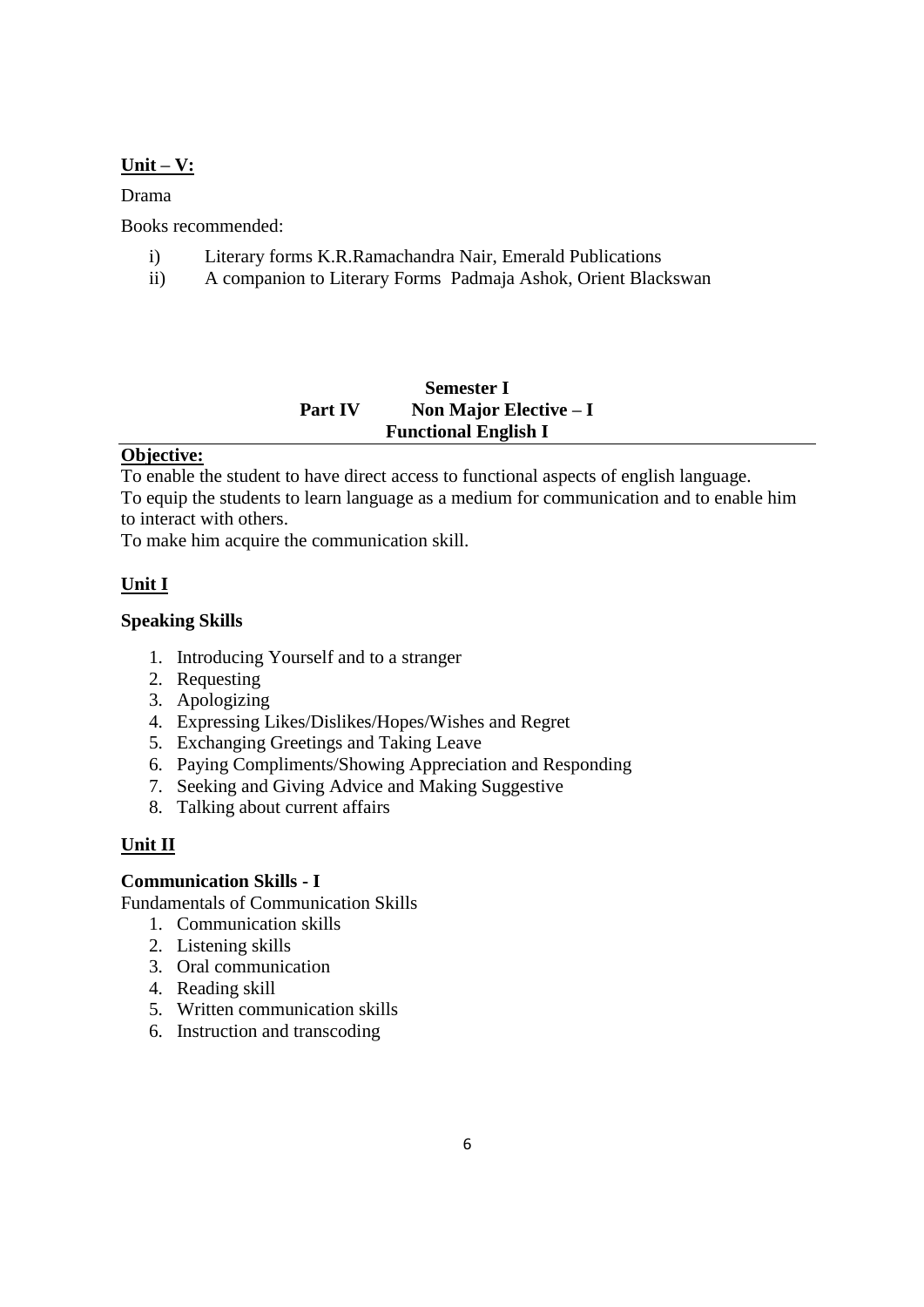### **Unit III – Communication Skills – II**

- 1. Interpersonal communication / Intropersonal
- 2. Employment communication
- 3. Barriers to communication
- 4. Communication
	- At the college
	- About the college
	- Outside the class
	- For business transaction?

### **Unit IV**

### **Telephone Skills**

- 1. Basic telephone skills
- 2. Effective telephone skills
- 3. Types of specialized telephone calls
- 4. Telephone etiquette
- 5. Telephone interview
- 6. Tips for telephone interview

### **Unit V**

### **Group Discussion**

- 1. Group discussion as a selection process
- 2. Different kinds of Group Discussion
- 3. Structure of Group Discussion
- 4. Successful Group Discussion Techniques
- 5. Group Discussion Do"s and Dont"s

### **Books recommended:**

- 1. Spoken English Part I, A Foundation Course, Kamalesh Sadanond & Susheela Punitha Orient Black Swan
- 2. Spoken English Part II, A Foundation Course, Kamalesh Sadanond & Susheela Punitha Orient Black Swan
- 3. Spoken English Jayashree Balan, Vijay Nicole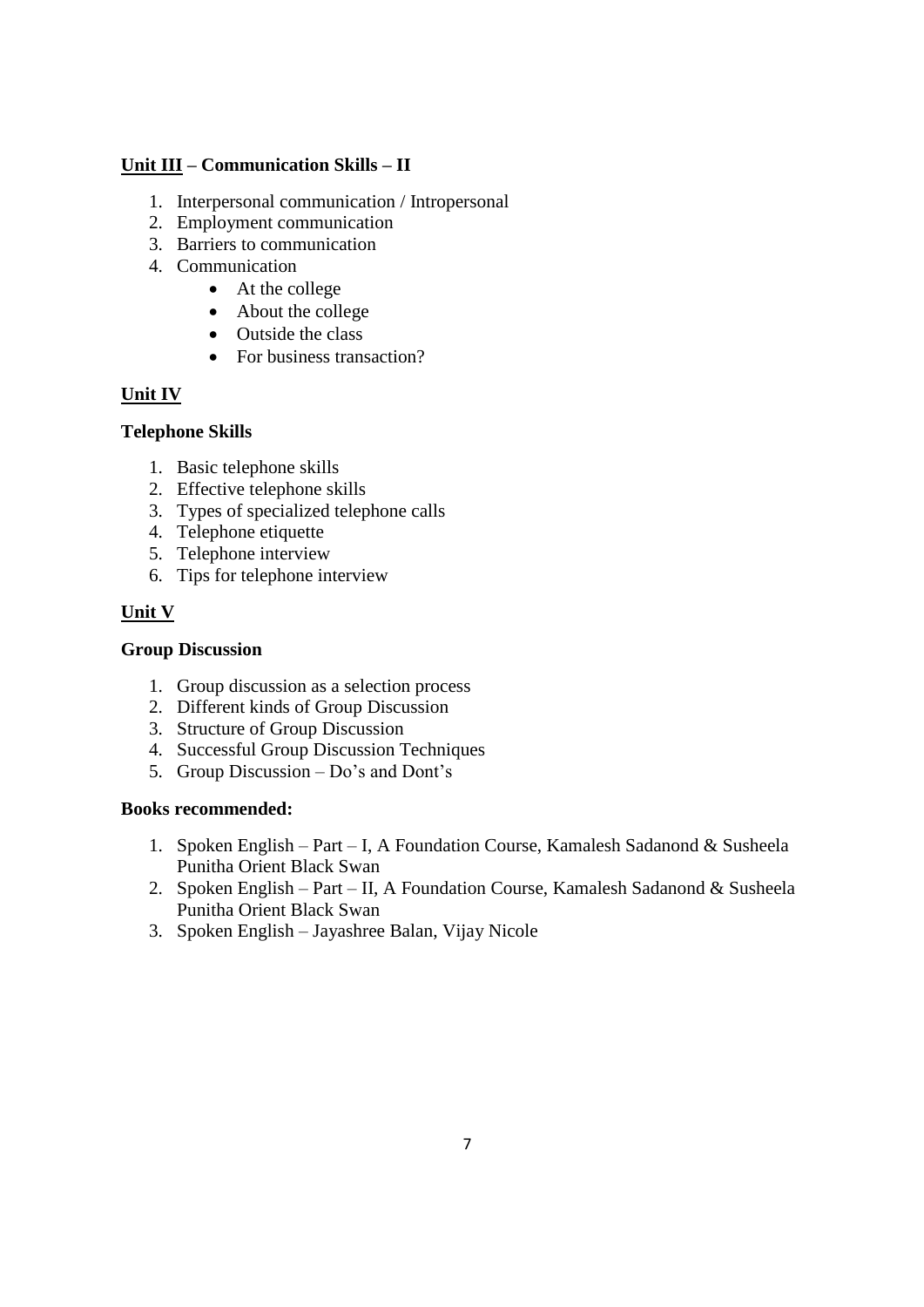### **DETAILS OF SYLLABUS FOR PART III MAJOR ENGLISH**

### **SEMESTER II CORE PAPER III – POETRY - I**

## **OBJECTIVE:**

To expose the student to the various poetic styles of great poets and to enable them to understand and appreciate with literary favour.

### **UNIT I:**

| SONNET75 from "THE AMORETTI"           | <b>EDMND SPENSER</b>       |
|----------------------------------------|----------------------------|
| SONNET 1 from "ASTROPHEL AND TELLA" -  | <b>SIR PHILIP SIDNEY</b>   |
| SONNET 16 "LET ME NOT TO THE MARRIAGE  |                            |
| OF TRUE MINDS"                         | <b>WILLIAM SHAKESPEARE</b> |
| UNIT II:                               |                            |
| <b>THE BAIT</b>                        | <b>JOHN DONNE</b>          |
| <b>VIRTUE</b>                          | <b>GEORGE HERBERT</b>      |
| TO THE VIRGINS, TO MAKE MUCH OF TIME - | <b>ROBERT HERRICK</b>      |
| UNIT III:                              |                            |
| ON THIS BLINDNESS                      | <b>JOHN MILTON</b>         |
| <b>DIRGE</b>                           | <b>JAMES SHIRLEY</b>       |
| <b>SONG</b>                            | <b>EDMUND WALLER</b>       |
| UNIT IV:                               |                            |
| A SONG FOR ST CECILIA'S DAY            | <b>JOHN DRYDEN</b>         |
| A DESRIPTION OF MORNING                | <b>JONATHAN SWIFT</b>      |
| <b>ODE ON'SOLITUDE'</b>                | <b>ALEXANDER POPE</b>      |
| UNIT V:                                |                            |
| <b>HUMN TO ADVERSITY</b>               | <b>THOMAS GRAY</b>         |
| <b>ODE TO EVENING</b>                  | <b>WILLIAM COLLINGS</b>    |
| <b>HUMAN ABSTRACT</b>                  | <b>WILLIAM BLAKE</b>       |
|                                        |                            |

Books recommended:

THE WINGED WORD – DAVID GREEN, TRINITY PRESS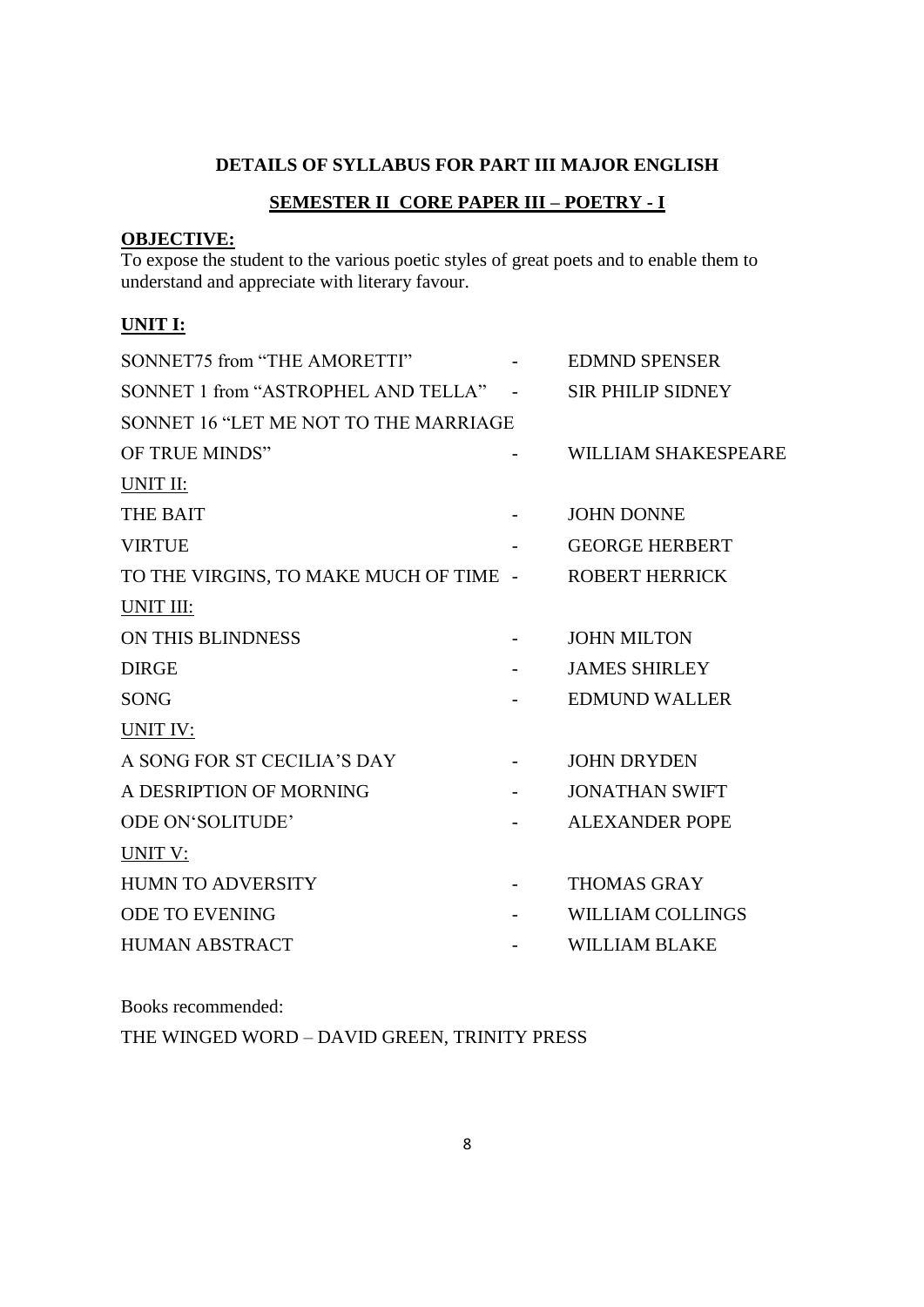### **SEMESTER - II Core Paper II: FICTION**

### **Objecitve:**

To enable the students to appreciate fiction as a kind of genre.

To expose the students to the various aspects of society with its multi various situation as perceived by the novelist and also the outcome of fictional justice.

### **Unit I :**

Introduction of Novel (Literary Forms by Ramachandra Nair, Emerald Publishers) **Unit II :** Anita Desai - Cry the Peacock **Unit III :** Bapsi Sidhwa - American Brat **Unit IV :** Thomas More - Utopia  $\frac{\text{Unit V}}{\text{HG Wells}}$  :  $-$  The Time Machine  $-$ 

### **ALLIED SUBJECT – II** SEMESTER- II

### **SOCIAL HISTORY OF ENGLAND**

### Objective:

- 1. To enable the students to understand social changes that occurred over the centuries
- 2. To equip the students to have direct impacts of social history of England.

### UNIT I

i. Renaissance

ii, Reformation

iii, The golden age of Queen Elizabeth

UNIT II

i. The Civil War

ii, The social conditions in restoration England

iii. The social conditions in Queen Anne"s England

UNIT III

i. The Agrarian Revolution

- ii. The Glorious Revolution
- iii The Industrial Revolution

### UNIT IV

- i. The Humanitarian Movement
- ii. The social conditions in  $18<sup>th</sup>$  Century England
- iii. The impact of French revolution on England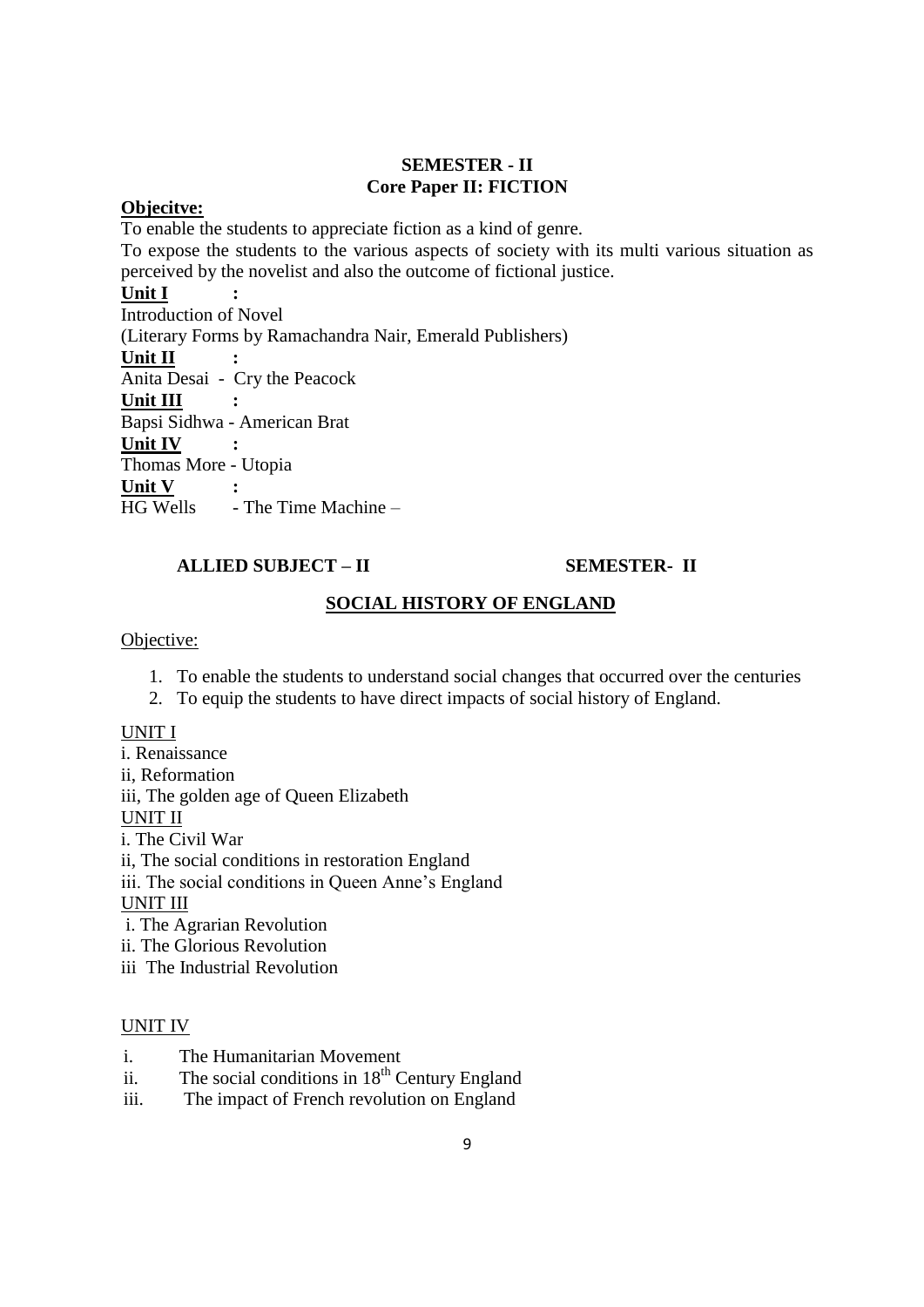### UNIT V

- i. Scientific, industrial, political changes in Queen Victoria"s England
- ii. The impact of the first and second world war
- iii. Social conditions in post-war England

### **Books Recommended:**

I.The Social History of England, Dr.A.Shanmugakani, Manimekala Publishing House, II. The Social History of England , Padmaja Ashok, Orient Black Swan III. The Social History of England, NCBH

### **Part IV** Non Major Elective – **II** Semester II **Functional English II**

### **Objective:**

To enable the student to have direct access to functional aspects of english language. To equip the students to learn language as a medium for communication and to enable him to interact with others.

To make him acquire the communication skill.

### **Unit I**

### **Notices, Agenda, Minutes and Meetings**

- 1. Writing Notices
- 2. Writing Agenda
- 3. Writing Minutes, Memorandum

### **Unit II**

### **Business Communication**

- 1. Characteristics of Business Communication
- 2. Business Correspondence
- 3. E Communication
- 4. Resume Writing

### **Unit III**

### **Interview Skills**

- 1. FAQs
- 2. Preparing for a Face-to-Face Interview
- 3. Frequently asks questions
- 4. Interview Etiquette
- 5. Telephone Interview
- 6. Mock Interview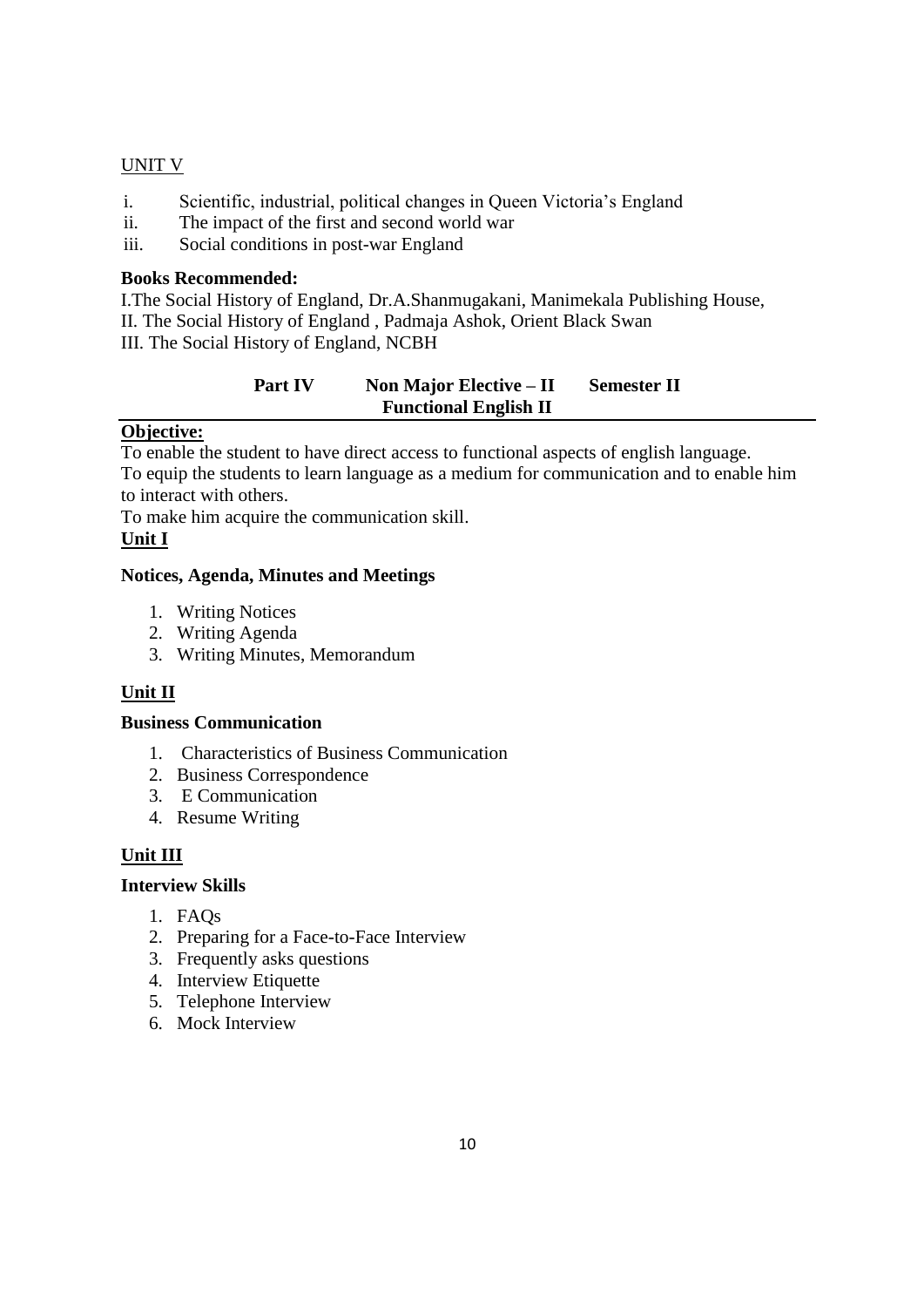### **Unit IV**

#### **Speeches, Presentation. Spell Check, Proof reading:**

- 1. Art of Public Speaking
- 2. Welcome Address
- 3. Presidential Address
- 4. Chief Guests Address
- 5. Vote of Thanks

### **Unit V**

#### **Non-verbal Communication and Editing Skills**

- 1. Types of Non-Verbal Communication.
- 2. Editing Skills
- 3. Kinetics
- 4. Haptics
- 5. Proxemics
- 6. Para language
- 7. Sign language
- 8. Chronemics

#### **Books Prescribed**

Synergy Communication in English and Study Skills for Students of Commerce and Business Management

Business Communication – Basic Concepts of skills

Board of Editors, Orient Black Swan

#### **Books recommended:**

**UNITE** I.

- 1. Business Communication Basic Concepts and Skills, J. P. Parikh, Anshu Surve, Swarnabharati, ASNA Bahrainwakq, Orient Black Swan, Executive Communication
- 2. Dr. A. Devaraj, Dr. K. S. Anthonysamy, Vijay Nicole Imprint Private Limit

### **SEMESTER III CORE PAPER III POETRY II**

| UNII E                          |                           |
|---------------------------------|---------------------------|
| A Red, Red, Rose                | Robert Burns              |
| Three years she grew            | William Wordsworth        |
| Kublakhan                       | Samuel Taylor Coleridge   |
| UNIT II:                        |                           |
| When we two parted              | George Gordon, Lord Byron |
| Ode to West Wind                | Percy Bysshe Shelley      |
| Ode on a Grecian urn            | John Keats                |
| UNIT III:                       |                           |
| In Memoriam – From the Epilogue | Alfred, Lord Tennyson     |
| My Last Duchess                 | <b>Robert Browning</b>    |
| A wish                          | <b>Matthew Arnold</b>     |
|                                 |                           |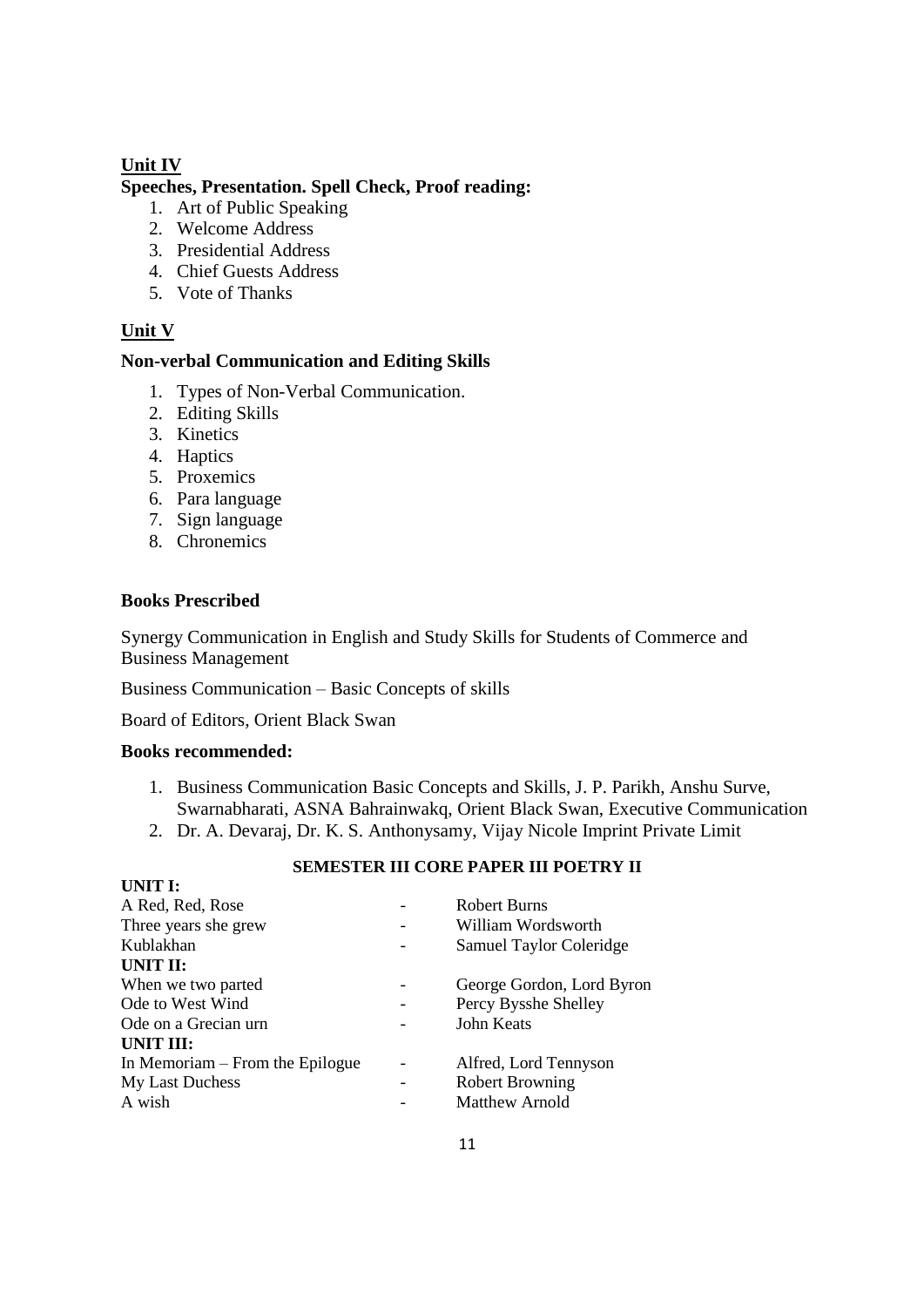| <b>UNIT IV:</b>        |   |                              |
|------------------------|---|------------------------------|
| My sister sleeps       |   | Dante Gabriel Rossetti       |
| God's Grandeur         | - | <b>Gerard Manley Hopkins</b> |
| Modern love            |   | George Meredith              |
| <b>UNIT V:</b>         |   |                              |
| Easter 1916            |   | <b>William Butter Yeats</b>  |
| The Mosquito           |   | David Herbert Lawrence       |
| <b>Strange Meeting</b> |   | Owen                         |
| Books recommended:     |   |                              |
|                        |   |                              |

The Winged Word – David Green, Trinity Press

### **SEMESTER – III**

### **Allied Subject III – ADVANCED ENGLISH GRAMMAR AND USAGE Objective;**

To equip the students learn Grammar as a course to enable them to speak without mistake as an eye opener.

#### **Unit – I**

- 1. Parts of Speech
- 2. Sentence Patterns
- 3. Kinds of Sentences

#### **Unit – II**

- 1. Nouns & its Classifications, Number, Gender, Case, the functions of Noun.
- 2. Dummy Subjects
- 3. Pronouns: Kinds and their usages
- 4. Adjectives: Kinds and their usages
- 5. Determiners
- 6. Adverbs: Kinds and their usages

### **Unit – III**

- 1. Verbs Main verbs and Auxiliary verbs, Transitive and intransitive verbs, Modals, Participles and Gerunds.
- 2. Tense and their usages.
- 3. Moods
- 4. Concord
- 5. Conjunctions
- 6. Lexical linkers and Logical linkers.

### **Unit – IV**

- 1. Transformation of Sentences Active and Passive Voices, Direct and Indirect Speeches, Degrees of Comparison, Simple, Complex and Compound Sentences.
- 2. Phrasal Verbs
- 3. Prepositions
- 4. Question Tags

### **Unit – V**

Figures of Speech: Simile, Metaphor, Paradox, Pathetic Fallacy, Allegory, Personification, Metonymy, Transferred Epithet, Euphemism, Climax, Anti- climax, Rhetorical Question, Hyperbole, Exclamation, Antithesis, Alliteration, Onomatopoeia, Circumlocution etc.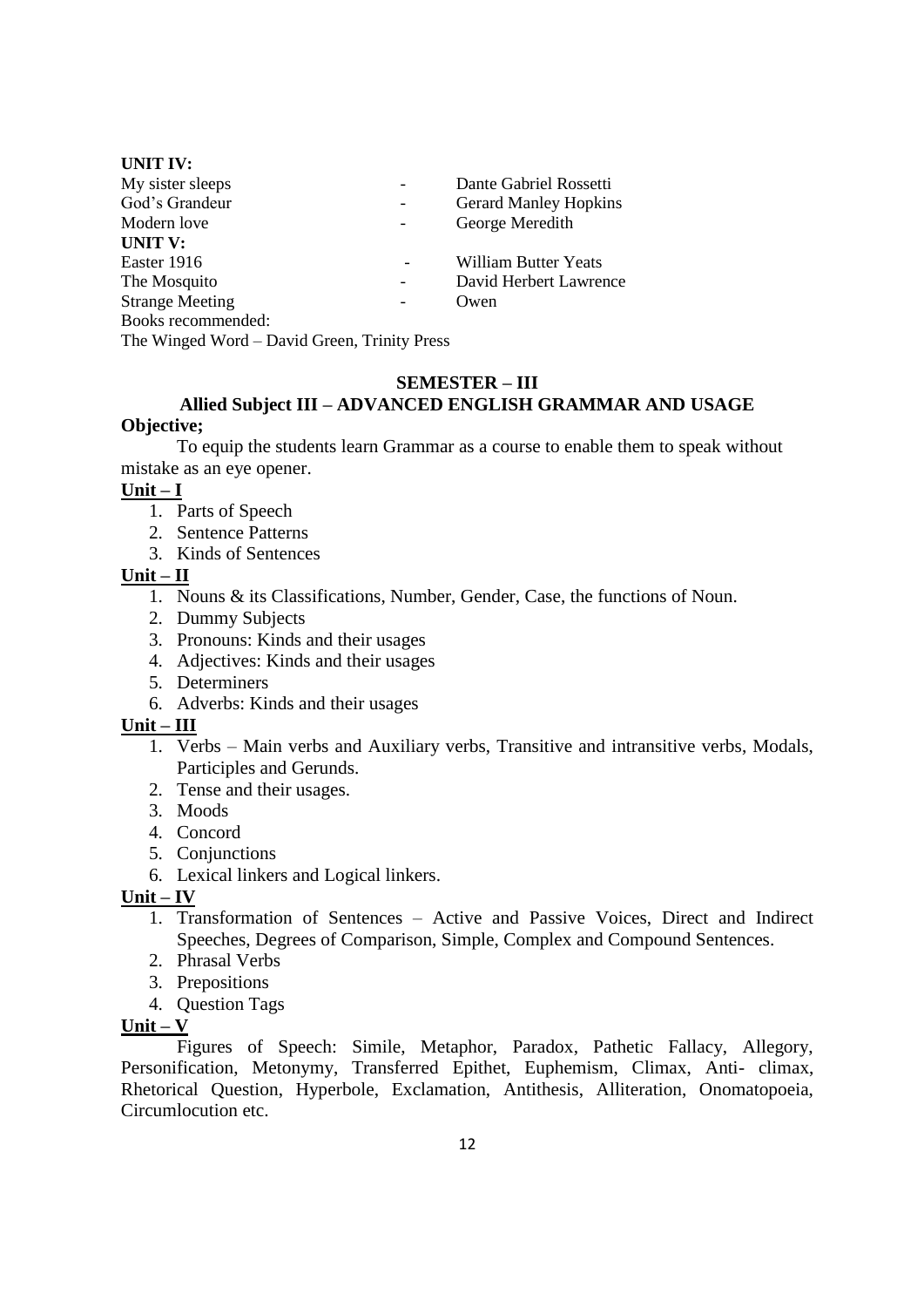#### **Books recommended:**

A.E. Augustine, K.V.Joseph: Macmillan Grammar: A Hand Book, Macmillan India Ltd., Chennai.

### **HISTORY OF ENGLISH LITERATURE - I**

#### ELECTIVE I III SEMESTER

### **Objective:**

- 1. To enable the students to understand the various changes occurred over the centuries in the field of English literature from Chaucer to modern age.
- 2. To equip the students to have first hand knowledge about the history of English literature from its origin.

#### UNIT I:

I Chaucer II.Pre-Elizabethan and Elizabethan Sonneteers and lyricists -Wyat, Srurey, Sidney, Spenser &. others III.Origin and development of English drama UNIT: II: Francis Bacon The University wits Shakespeare Ben Jonson

| UNIT: III:                                   |                                      |
|----------------------------------------------|--------------------------------------|
| Jacobean Dramatists                          | Webster, Massinger, Tourner,         |
| Chapmanand                                   |                                      |
| The Metaphysical poets                       | Milton and Bunyan                    |
| UNIT IV:                                     |                                      |
| The Restoration Drama                        |                                      |
| The Neo-classical movement                   | Dryden and Pope                      |
| The Periodical Essays                        | Joseph Addison, Steele, Dr. Johnson  |
| UNIT V:                                      |                                      |
| The precursors of the Romantic Movement -    | Gray, Collins, Burns and Others      |
| The origin and development of English Novel; | Defoe, Richardson, Fielding & others |

### **Books recommended:**

The History of English Literature, Harrows Publications,, Chennai The History of English Literature, Emerald Publications, K.R.Ramachandra Nayar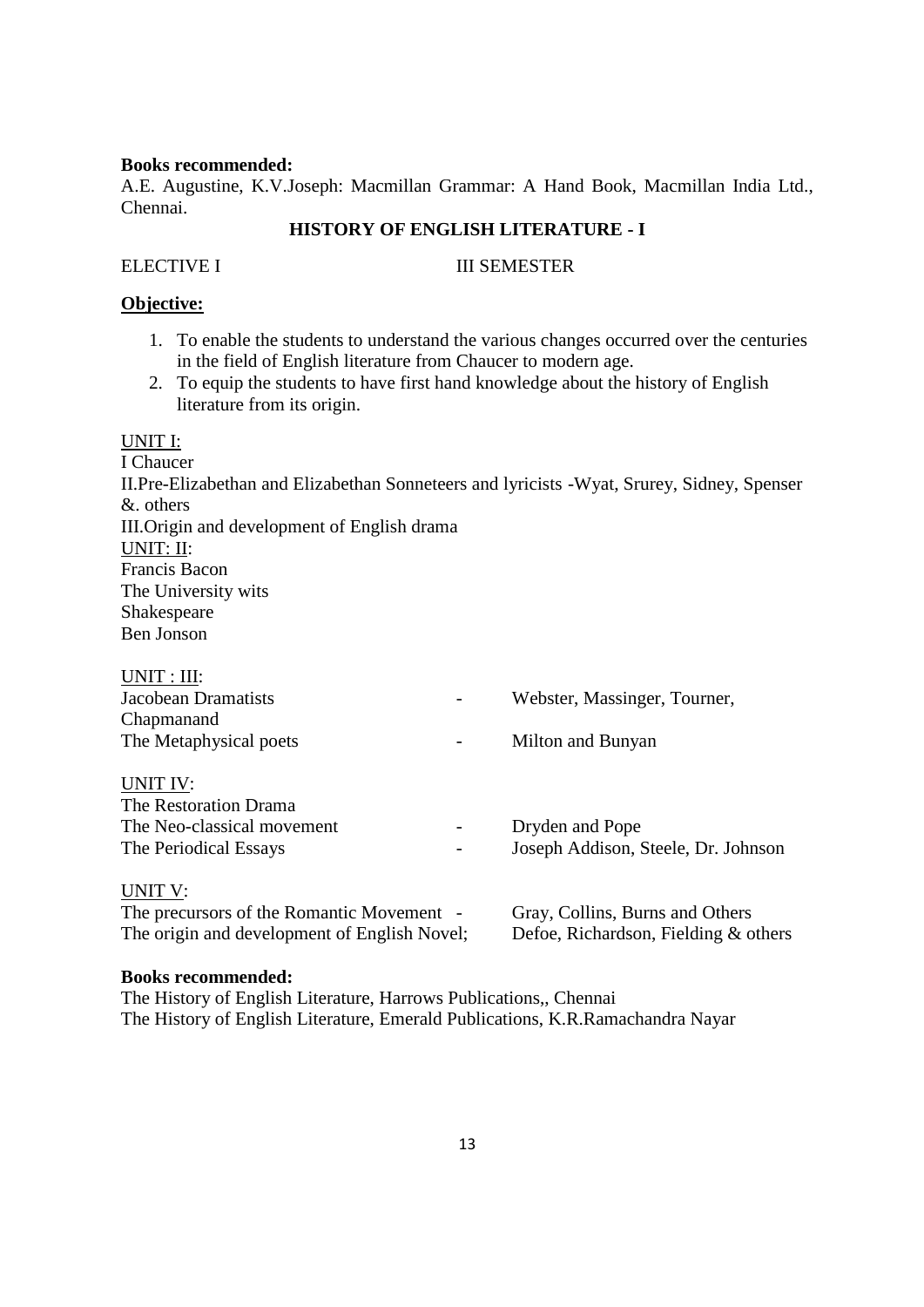### **Paper IV Skill Based Paper – I Word Power – III Semester**

### **Objective:**

To introduce the students the various aspects and functions of word

To equip them use word in different occasion and enable them learn a lot for better communication level.

### **Unit I – Word Formation**

- 1. Words with Interesting Origins
- 2. Synonyms
- 3. Antonyms
- 4. Homonyms
- 5. Prefixes & Suffixes
- 6. Words that only occur in the Plural
- 7. One Word Substitution
- 8. Word Building and Word Blending
- 9. Global Contact and Language Enrichment
- 10. Similar but different: Words Easily Confused

### **Unit II – Connecting and Linking**

- 1. Time and Sequence
- 2. Condition
- 3. Cause, Reason, Purpose and Result
- 4. Concession and Contrast
- 5. Addition and Contrast

### **Unit III – Feeling and Action**

- 1. Belief and Opinion
- 2. Pleasant and Unpleasant Feelings
- 3. Like, Dislike and Desire
- 4. The Six Senses
- 5. Speaking
- 6. What Your Body Does

### **Unit IV – Fixed Expressions**

- 1. Idioms and Phrasal Verbs
- 2. Types of Idioms
- 3. Idioms for Situations
- 4. Idioms Miscellaneous
- 5. Phrasal Verbs
- 6. Everyday Expressions

### **Unit V – Verities of English**

- 1. Headline English
- 2. Abbreviations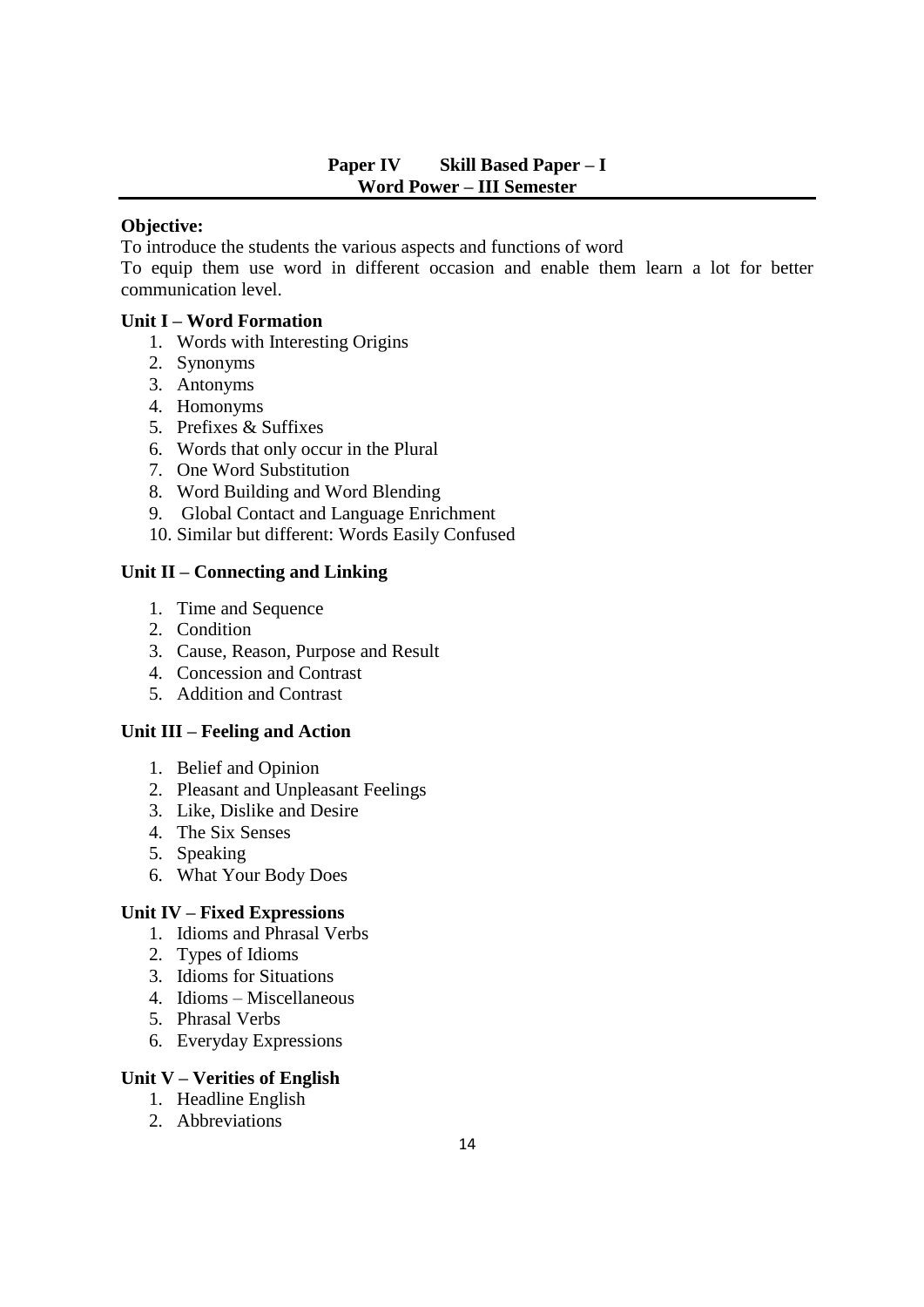- 3. The Language of Notices
- 4. Words and Gender
- 5. US/UK/Indian English
- 6. New Words in English

### **Books Prescribed**

- 1. English Vocabulary in Use Upper-intermediate Michael Macarthy Felicity O"Dell Cambridge University Press
- 2. Test Your English Vocabulary in Use Michael Macarthy Felicity O"Dell Cambridge University Press

### **Books recommended:**

- 1. Communication and Soft Skills Volume I, G. M. Sundaravalli, A. S. Kamalakar, P. Kusuma Harinath, Orient Black Swan.
- 2. Expressions I, A Textbook of Language and Literature, Board of Editors, Orient Black Swan

### **CREATIVE WRITING III SEMESTER SKILL BASED PAPER**

Objective:

To teach students to write original works in verse and prose, to help students acquire the tools of good writing, and to allow them to develop their individual voices/self-expression.

Learning Outcome:

To develop their writing skills, learn the importance of revision in the writing process, to strengthen their critical reading and thinking skills and techniques.

UNIT I: Simple poems

UNIT II: Descriptive Passages Short Stories / Travel / Life style narratives

UNIT III: Report Writing Review Writing for Books and Films : Critical Essays

UNIT IV: Editing and Proof Reading: Precis writing Headlines writing Checking for Grammar errors Punctuation Spelling errors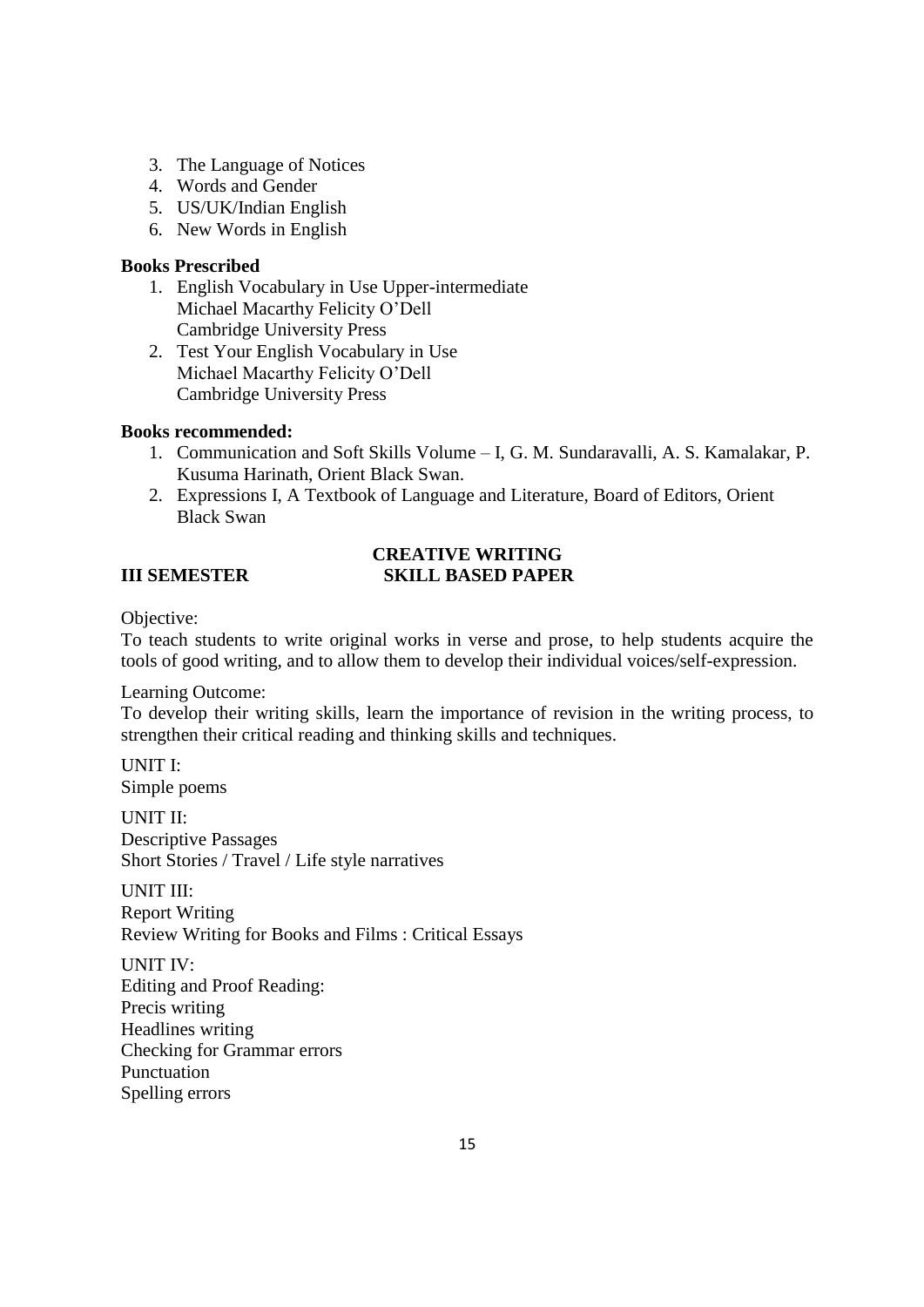UNIT V:

Preparation of Web Content Advertisement writing Prescribed Book : Sara Freeman, Written communication in English, Orient Longman

#### **Books recommended:**

Creative Writing, Orient Black Swan, 2014, Board of Editors

### **Part III – Core Subject – 6 IV Semester Indian Writing In English**

#### **Objectives**

- 1. To make learners aware of the history and the growth of Indian Writing in English
- 2. To introduce learners to the rich literary tradition in Indian Writing in English
- 3. To enable learners to appreciate the changing trends in Indian literature in English

### **Unit I**

Prose

- 1. Vivekananda World Mission : Bhabani Bhattacharya
- 2. The Gospel of Non-Violence M.K.Gandhi
- 3. Ajanta and Ellora in the Monsoon Shashi Tharoor

#### **Books recommended:**

- 1. Indian Yarns : An Anthology of Indian English writing, Cambridge University Press.
- 2. Selections from Indian Writing in English for Under Graduates , New Century Book House (P) Ltd.

### **Unit II**

Poetry

- 1. An Introduction Kamala Das
- 2. Goodbye Party Ezekiel
- 3. From Home coming Parthasarathy
- 4. Six Rubaiyaats Mirza Arif

#### **Books recommended**:

- 1. Indian Yarns : An Anthology of Indian English writing, Cambridge University Press.
- 2. Selections from Indian Writing in English for Under Graduates , New Century Book House (P) Ltd.
- 3. Ramaswamy.S. Commentries on Common Wealth Poetry and Drama , Prestige Books.

### **Unit III**

Short Story

- 1. Astrologers Day R.K.Narayan
- 2. Freedom -Bama
- 3. Festival of Eidgah -- Prem Chand
- 4. Bholi K.A.Abbas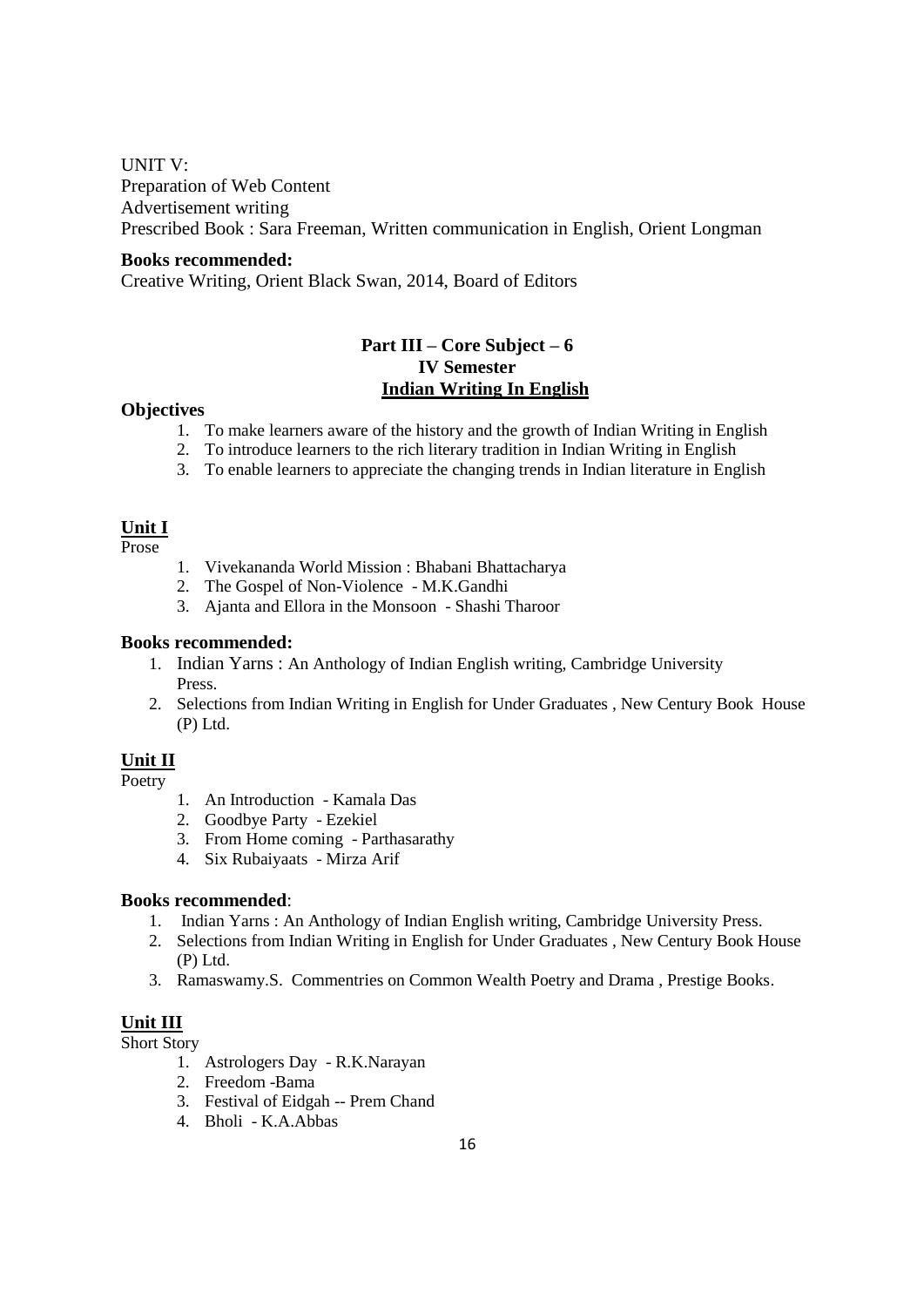#### **Books recommended:**

Indian Writing in English – Harrows Publications, Chennai

#### **Unit IV**

Drama Silence! The Court is in Session, Vijay Tendulkar, Oxford Press

### **Unit V**

Fiction The Three Mistakes of My Life - Chetan Bhagat

#### **Core Subject – IV Semester TWENTIETH CENTURY LITERATURE**

#### **SPECIFIC OBJECTIVES:**

To enable the students gain adequate knowledge of the trend of the age and appreciate the various aspects of the era.

To enjoy the work of art of the famous literary figures of the age and comment critically.

## **UNIT – I**

# **PROSE**

|    | "On Forgetting"        |        | Robert Lynd             |
|----|------------------------|--------|-------------------------|
|    | "Knowledge and Wisdom" | $\sim$ | <b>Bertrand Russell</b> |
| 3. | "Tolerance"            |        | E.M Forster             |

#### **UNIT –II POETRY**

| 1. |                                            | - W.H.Auden         |
|----|--------------------------------------------|---------------------|
| 2. | "Journey of the Magi"                      | - T.S. Eliot        |
| 3. | "The Hunchback in the Park" - Dylan Thomas |                     |
| 4. | Hunger                                     | - Jayanta Mahapatra |

### **UNIT –III**

 **DRAMA**

*Candida* - G B Shaw

Book recommended: Manimekala Publishing House, Madurai

#### **UNIT – IV**

**NOVEL** Mrs.Dalloway - Virginia Woolf

#### **UNIT – V SHORT STORY**

| ------------ |                                  |  |                       |  |
|--------------|----------------------------------|--|-----------------------|--|
|              | "The Luncheon"                   |  | - Somerset Maugham    |  |
|              | "How Pearl Button was Kidnapped" |  | - Katherine Mansfield |  |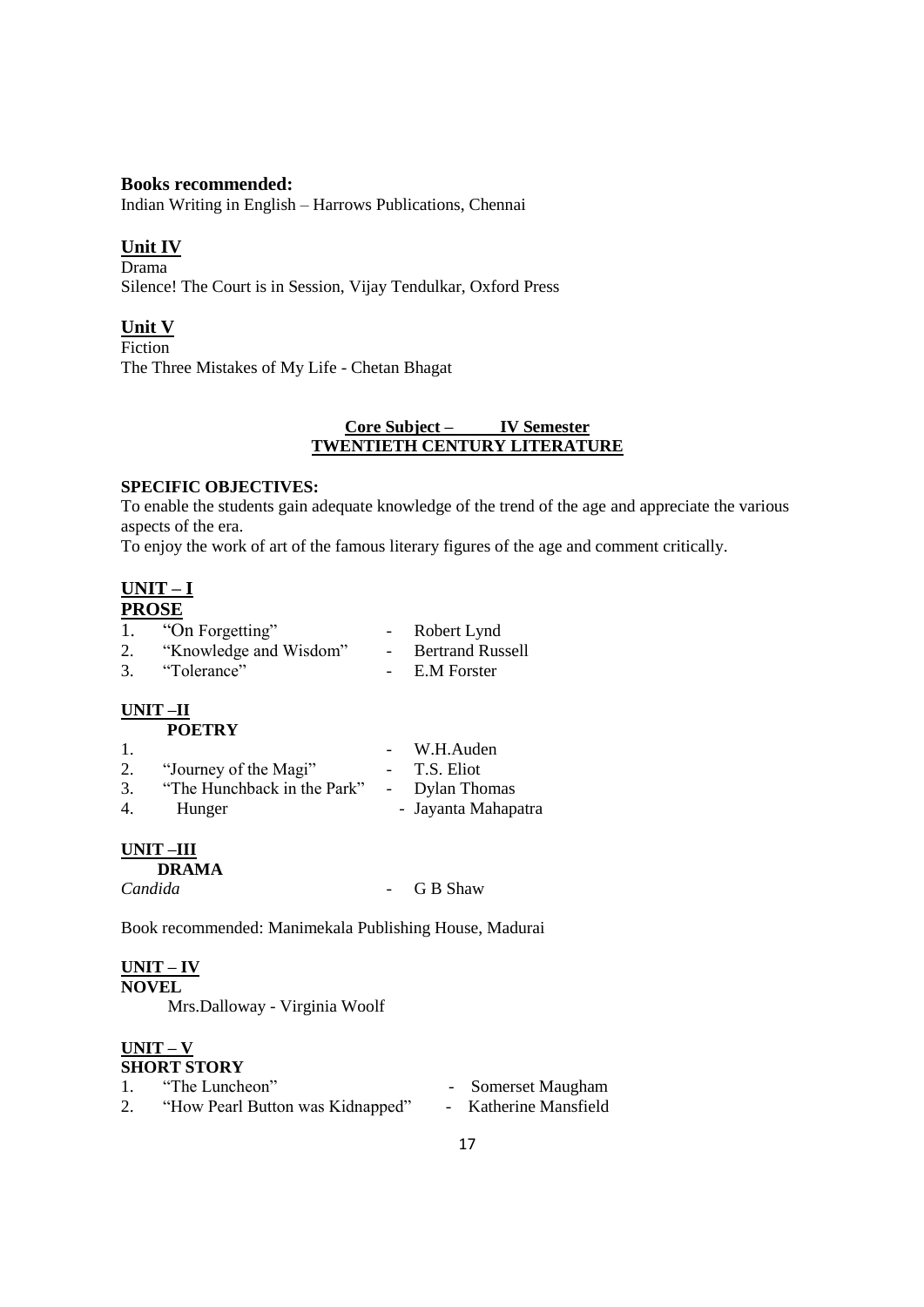#### **Books recommended:**

- 1. Prose & Poetry : Bloomsbury Publishers.
- 2. Dobree, Bonamy*. Modern Prose Style*. New Delhi: Galgotia Pvt. Ltd., 1964.
- 3. Gupta, Monika. *Women Writers in the Twentieth Century Literature*. New Delhi: Atlantic Publishers and Distributors, 2000.
- 4.Langbaum, Robert. *The Modern Spirit: Essays on the Continuing of Nineteenth and Twentieth Century Literature.* New Delhi: Oxford, University Press, 1970.
- 5.Myles, Nita. *Twentieth Century English Novelists*. New Delhi: Kanishka, Publishers, 2001.
- 6.Ward, A.C. *Twentieth Century Prose 1940-1960.* London: G. Bell and Song, 1962.

#### **ALLIED SUBJECT IV – IV SEMESTER PHONETICS AND SPOKEN ENGLISH**

#### **Objectives:**

- 1. To stimulate the students" articulation of English language
- 2. To develop the skill of sound production in English with neutral accent.
- 3. To help students acquire basic conversational and presentation skills.
- 4. To enhance their confidence in the usage of English for communicative purpose.
- 5. To administer a student centric, skill based curriculum that involves participatory learning

#### **UNIT I:**

#### **Sounds of English:**

Vowels **Consonants** Speech organs Place of articulation Manner of articulation

#### **UNIT II:**

**Phonemes:** International Phonetic Alphabet (IPA) Phonetic transcription Learning difficult words ronunciation with the help of standard dictionaries

#### **UNIT III**:

**Articulation exercises**: Homophones Foreign words in English Reading texts (newspapers, stories, one act plays, soliloquies, jokes aloud)

#### **UNIT IV**:

**Conversation practice Sentence:** Domestic situations Social situations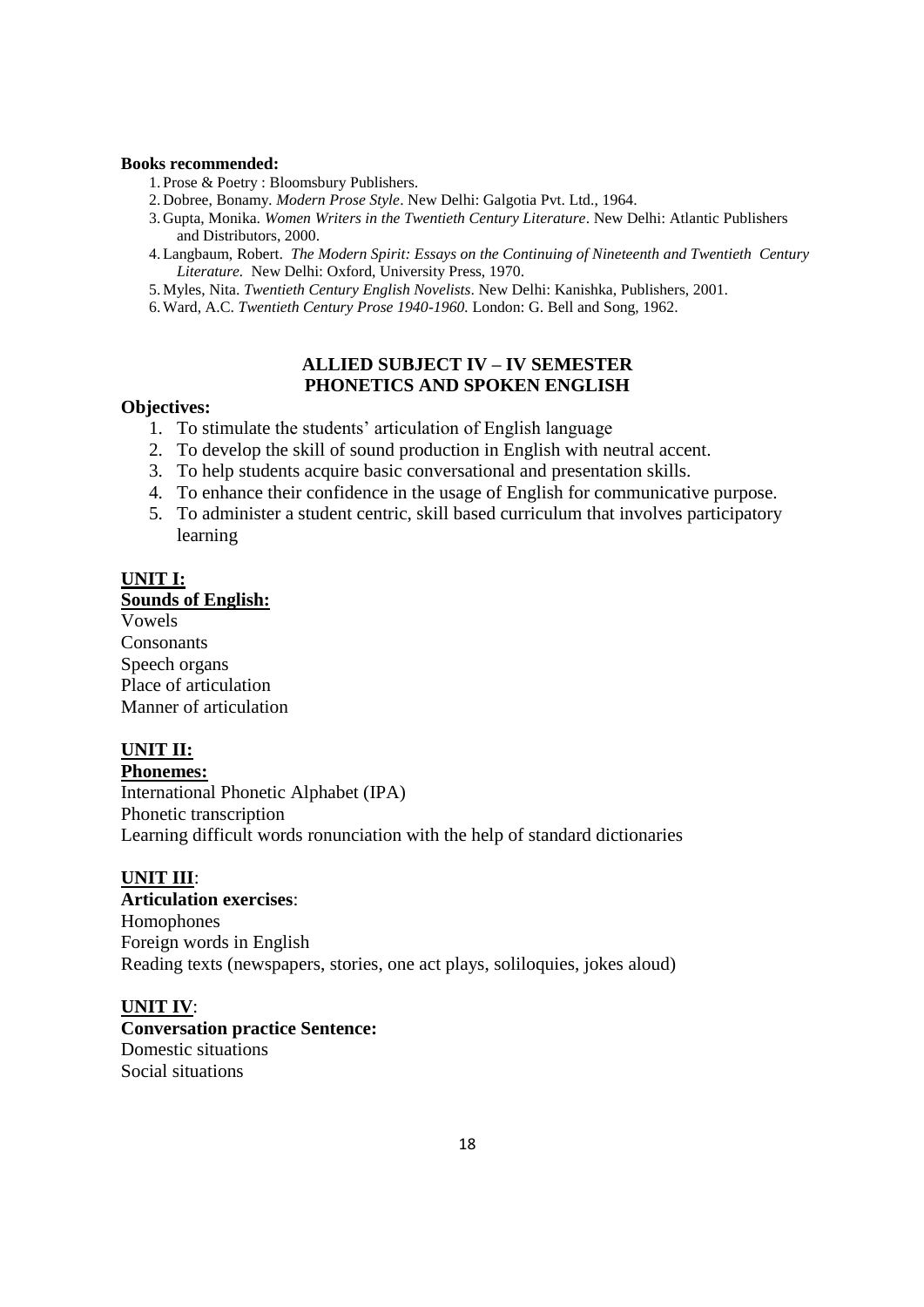Academic situations Official situations – Pair and share activities Role plays Interviews, etc.

#### **UNIT V**:

Presentation Skills: Self presentation Extempore (topic chosen, prepared well and presented without reading from paper – topics may include description of everyday objects etc.) Impromptu (simple topics to be announced on the spot) – all the presentations would be followed by a few questions related to the topic and the presenter would answer the questions)

Books recommended:

"Interactive English", Bloomsbury Publishers, New Delhi 2017, Price Rs.120/-, "Modern Linguistics: An introduction" – S.K.Verma, N.Krishnaswamy, Oxford University Press, New Delhi, 1994.

#### **B.A. ENGLISH LITERATURE IV SEMESTER THE HISTORY OF ENGLISH LITERATURE - II Elective : 2**

Objective:

- 1. To enable the students to develop an authentic taste towards English literature.
- 2. To assist the students to have basic knowledge of various authors in their respective genre.

#### UNIT I:

| <b>Romantic Movement</b>        |                                            |
|---------------------------------|--------------------------------------------|
| Phase I                         | Wordsworth and Coleridge                   |
| Phase II                        | Byron, Keats and Shelley                   |
| UNIT II:                        |                                            |
| Lamb and Hazlitt                |                                            |
| Jane Austen                     |                                            |
| <b>Walter Scott</b>             |                                            |
| UNIT III:                       |                                            |
| Victorian Age                   | Caryle, Ruskin and Newman                  |
|                                 | Tennyson, Browning. Arnold, Hopkins        |
|                                 | Dickens, Thackeray, George Eliot and Hardy |
| UNIT IV:                        |                                            |
| The Pre-Raphaelites -           | (The Rossettees, Swinburne and Morris)     |
| <b>Twentieth Century Drama-</b> | (Shaw and Ibsen)                           |
| <b>Twentieth Century Novel</b>  | (Joyce, Woolf, Orwell)                     |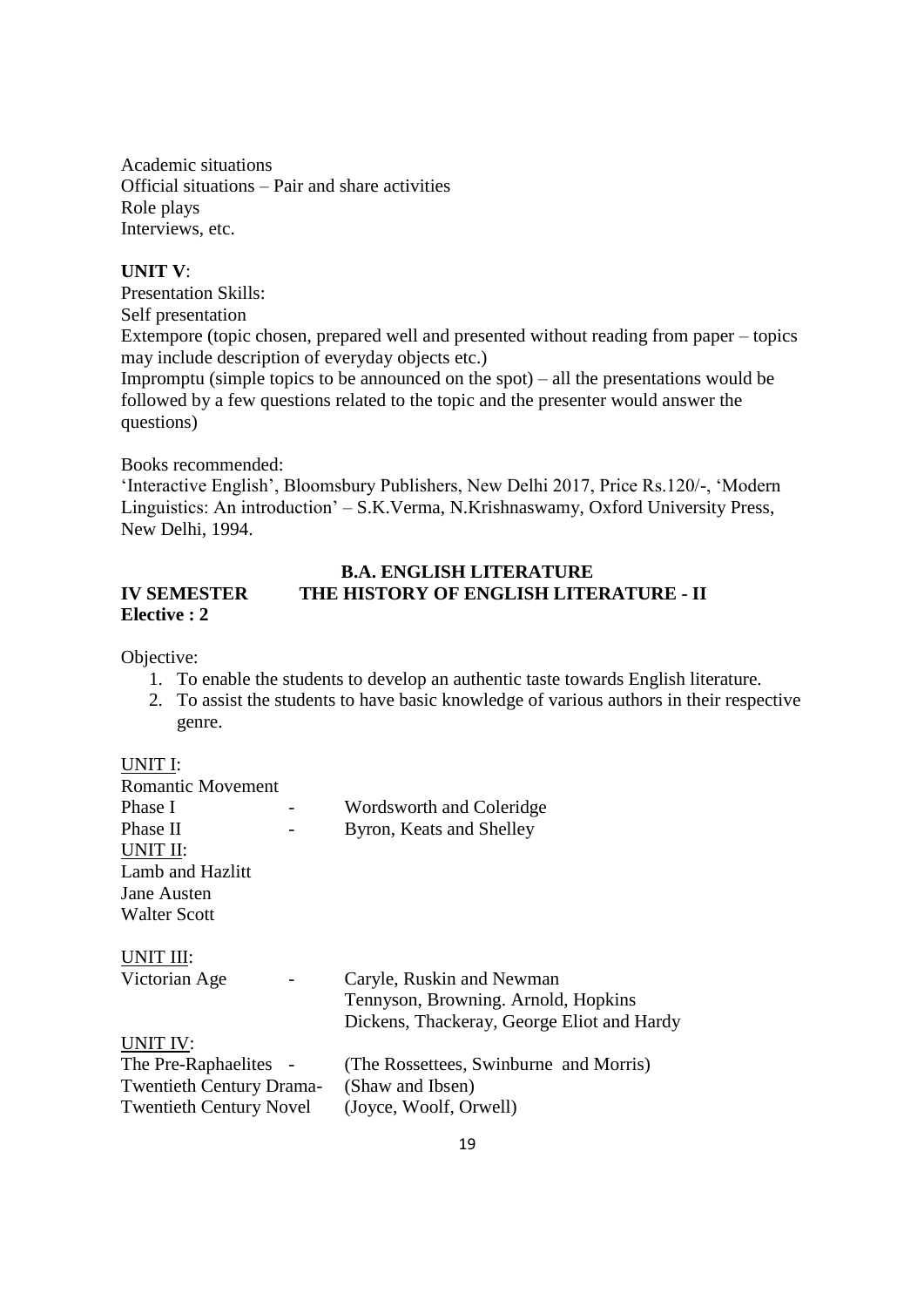UNIT V: 1950s

Twentieth Century Poetry (W.B.Yeats, T.S.Eliot, W.H.Auden, Philip Larkin) Twentieth Century Essay (Priestley, Gardiner, Chesterton and Others)<br>English Literature after (Osborne, Golding and others) (Osborne, Golding and others)

Note: General questions may be asked and questions on individual writers may be avoided

Books recommended: History of English literature – Harrows Publications, Chennai History of English literature – Emerald Publisher, Chennai

### **PRESENTATION SKILLS – SKILL BASED PAPER – II IV SEMESTER**

#### **Object:**

To equip the student face any situation boldly and interact with others with lingual confidence.

UNIT I: Types and methods of Presentation: Reading a research paper Extempore : prepared speech

UNIT II: How to create, develop and maintain interest: Narration: Stories: Travel experience Film review

| UNIT III: Using Visual aids: |        |                         |                |
|------------------------------|--------|-------------------------|----------------|
| Power point presentations    | $\sim$ | Subject specific topics | 12 slides each |
|                              |        | General topics          | 7 points/slide |

UNIT IV: Powerful Presentation:

Persuasive speech: Selling a product

Selling an idea (banking insurance) Behaviour change: Stop pollution, stop smoking, liquor, wear helmet, etc.

7 words/print

### **UNIT V: Dealing with difficult situations:**

Impromptu Speaking on topics given on the spot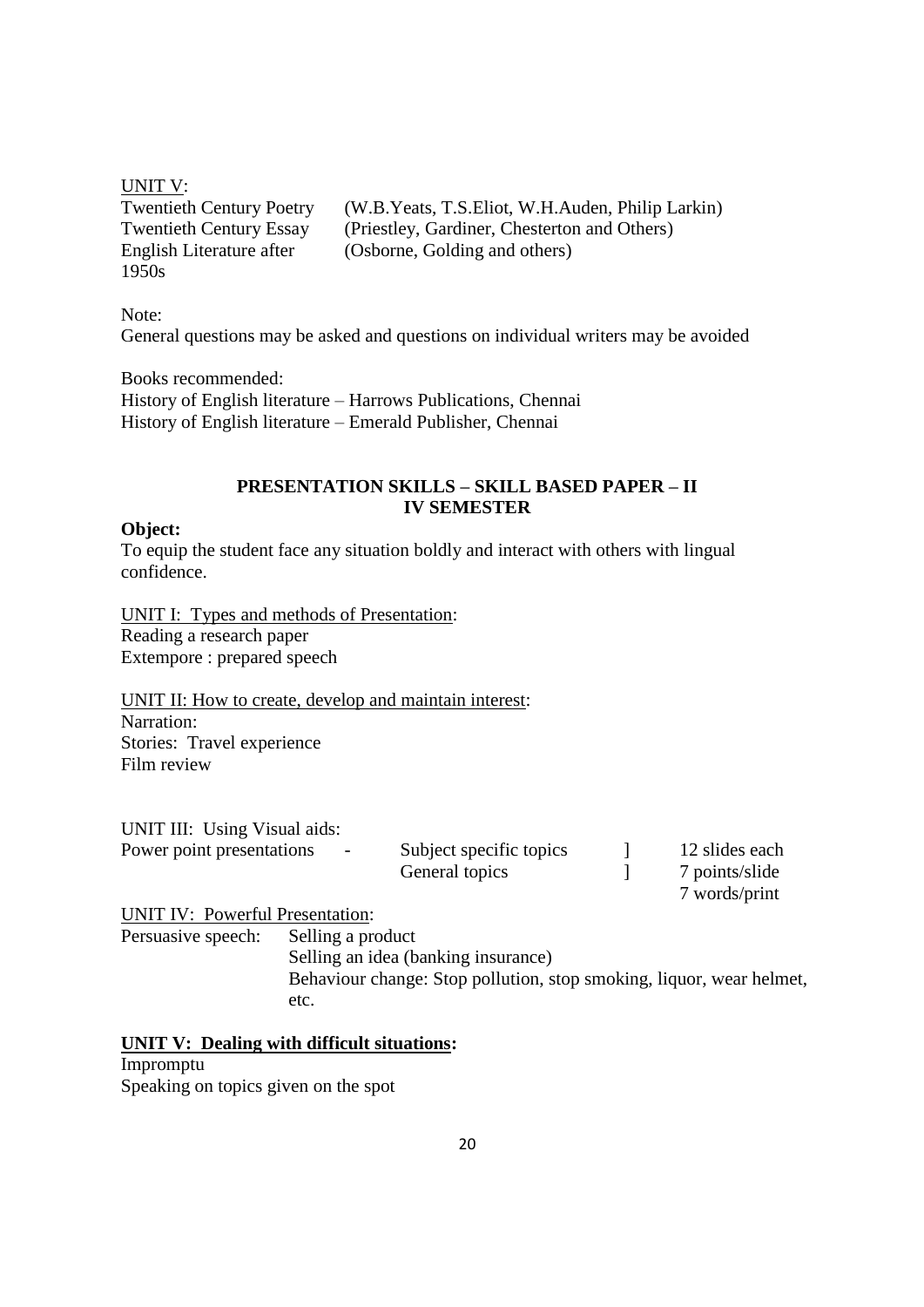#### **Books recommended:**

Roz Townsend, Presentation Skills for the Upwardly Mobile, A Guide for Young Executives, Emerald, Chenni

Web Sources:

https:// [www.skillsyouneed.com/presentation](http://www.skillsyouneed.com/presentation) skills.html

### **JOBSEEKING SKILLS – SKILL BASED PAPER IV SEMESTER SOFT SKILLS FOR EMPLOYMENT SKILLS Objective:**

To make the learner fit to the existing demands in the field of employment to ascertain the students can perform miracle when soft skills knowledge is endowed.

#### **UNIT I:**

Realise your dream Goal setting Goals as commitment Useful Guidelines for goal setting Types of goals

#### **UNIT II:**

Looking for a job Know Thyself-Skills Qualities and Attitude required tools for enhancing performance Self assessment questionnaire (NBA/NASCOM Model) My qualification, specialization Industry needs My suitability My strength, weakness, opportunity, threats

#### **UNIT III:**

Visualisation Affirmation Stages in Learning New skills Core competency : theory, analytical, problem solving skills, using English Domestic knowledge: where it can be used (teaching, media, admin, etc.)

#### **UNIT IV:**

Finding a job Writing how to succeed? Resume Cover letter Looking for / collection of jobs on from newspapers, websites

#### **UNIT V:**

Transition from Education to Employment Getting ready for the selection process – Group discussion – interview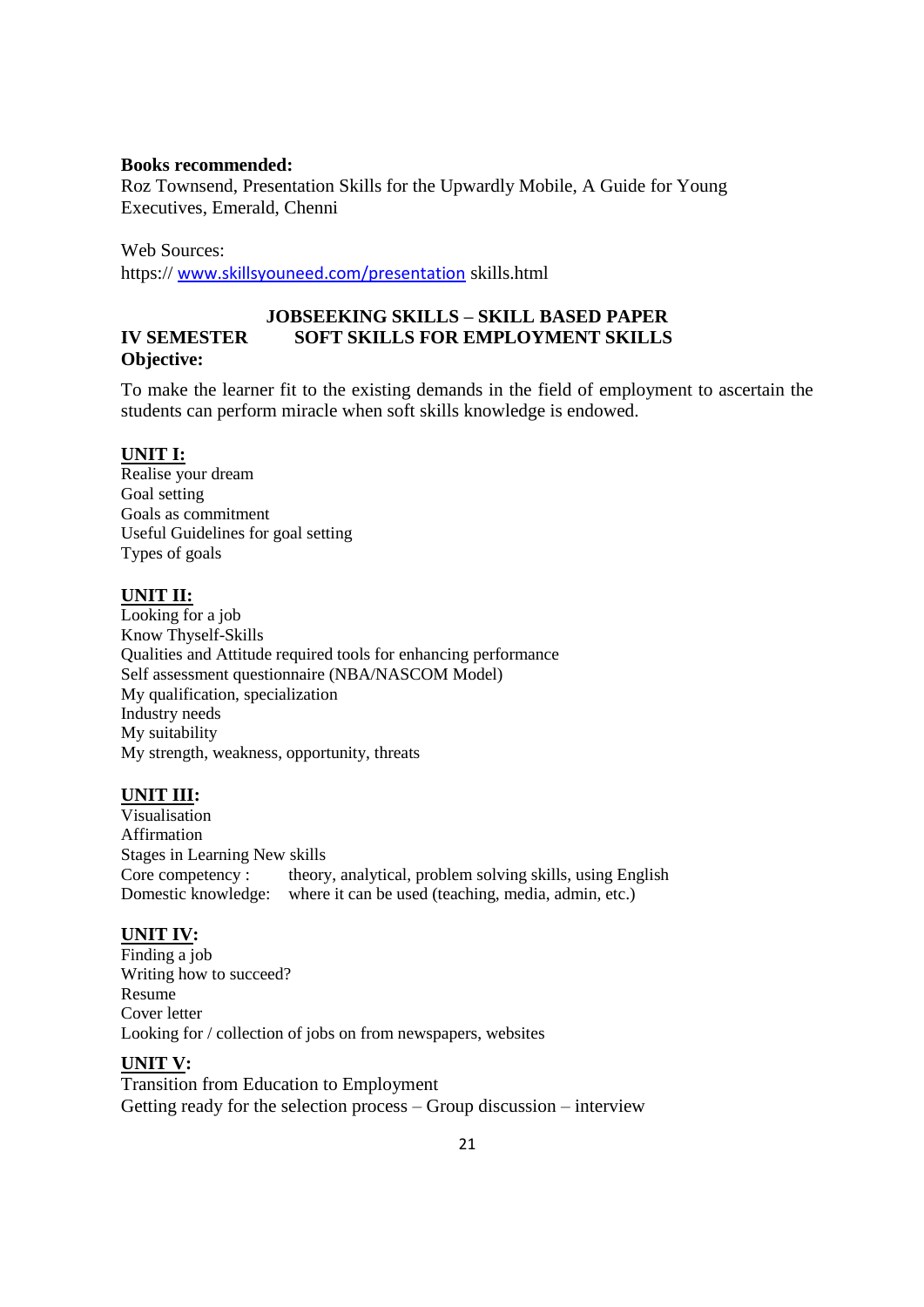Aptitude test : Verbal aptitude

#### **Books recommended:**

- 1. Sabina Pillai and Agna Fernandez, Soft skills and Employability skills, Cambridge University Press, New Delhi, 2018, Print.
- 2. Annie Lawrence, Job seeking skills handbook, Emerald Publishers, Chennai, 2006 Print, Web sources: https:// [www.skillsyouneed.com/presentation](http://www.skillsyouneed.com/presentation) skills.html.

## **V SEMESTER**

#### **CORE PAPER 8 – DRAMA**

### **Objective:**

To expose the students to the various socio economic and political scenario of the world through the study of modern drama of different continent and also to appreciate the literature.

| <b>UNIT-I</b>           | Girish Karnad:                  | The Dreams of Tipu Sultan  |
|-------------------------|---------------------------------|----------------------------|
|                         | <b>UNIT-II</b> Asif Currimbhoy: | Goa                        |
| <b>UNIT-III</b> Osborne |                                 | : Look Back in Anger       |
|                         | $UNIT-IV$ Eugene O'neill        | : Mourning becomes Electra |
|                         | <b>UNIT-V</b> Wole Soyinka      | : A Dance of the Forests   |

### **Core Paper – 9 V Semester American Literature**

### **Objectives**

1.To help learners get acquainted with the richness of American literature through representative works of poets, essayists and novelists.

2.To introduce learners to important aspects in various genres of American literature.

### **Unit -I : Prose**

- 1. Henry David Thoreau A Battle of Ants
- **2.** Abraham Lincoln The Gettysburg Address

#### **Unit -II : Poetry**

- 1. West Running Brook Robert Frost
- 2. On the Beach at Night alone Walt Whitman
- 3. Happiness Carl Sandburg
- 4. I Felt A Funeral- Emily Dickinson
- 5. Brahma Emerson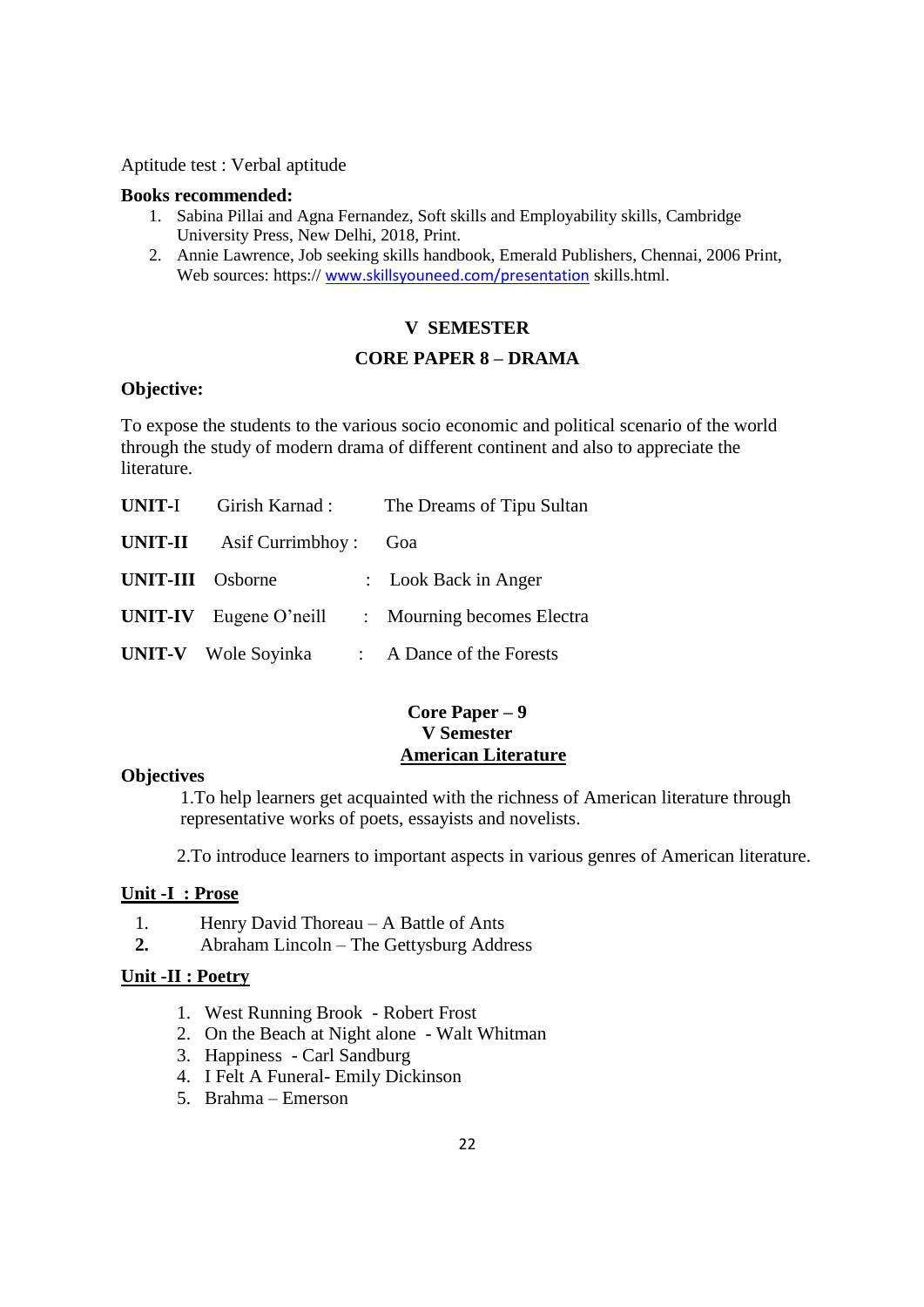#### **Book recommended:**

Prose & Poetry – Mainspring Publishers, Chennai

#### **Unit III : Short Stories**

- 1. The little Match girl Hans Christian Anderson –
- **2.** An Angel in disguise T.S.Arthur

### **Unit IV : Drama**

**1.** The Glass Menagerie - Tennessee Williams **–**

### **Unit V : Fiction**

*1.* Beloved - Tony Morrison *–*

### **Books recommended:**

Anuchitra Publications, Chenna

### **Core Subject – 10 V Semester NEW LITERATURES IN ENGLISH**

#### **Objective:**

- 1. To introduce students of English to the great body of contemporary world literature beyond the Western literature.
- 2. To expose them to the ideas of Colonialism and Post-colonialism and their effects through literature.
- 3. To develop their awareness about multi-culturalism and contemporary global politics.
- 4. To administer a student centric, skill based curriculum in literature that involves participatory learning.

### **UNIT I: Prose:**

| Decolonising the Mind                    |  | Ngugi Wa Thiongo       |
|------------------------------------------|--|------------------------|
| The Negro Artist and the Racial Mountain |  | <b>Langston Hughes</b> |
| <b>UNIT II: Poetry:</b>                  |  |                        |
| A far cry from Africa                    |  | Derek Walcott          |
| Siren Son                                |  | Margaret Atwood        |
| Woman to Man                             |  | Judith Wright          |
| Words                                    |  | Edwin Thamboo          |
| <b>UNIT III: Short Stories:</b>          |  |                        |
| The Wild Buffalo                         |  | Piyaseeli Wijemanne    |
| How we fled when I was a girl            |  | Molly Nungarrayi       |
| Dear Life                                |  | Alice Munro            |
| The Man to send rain clouds              |  | Leslie Marmon Silko    |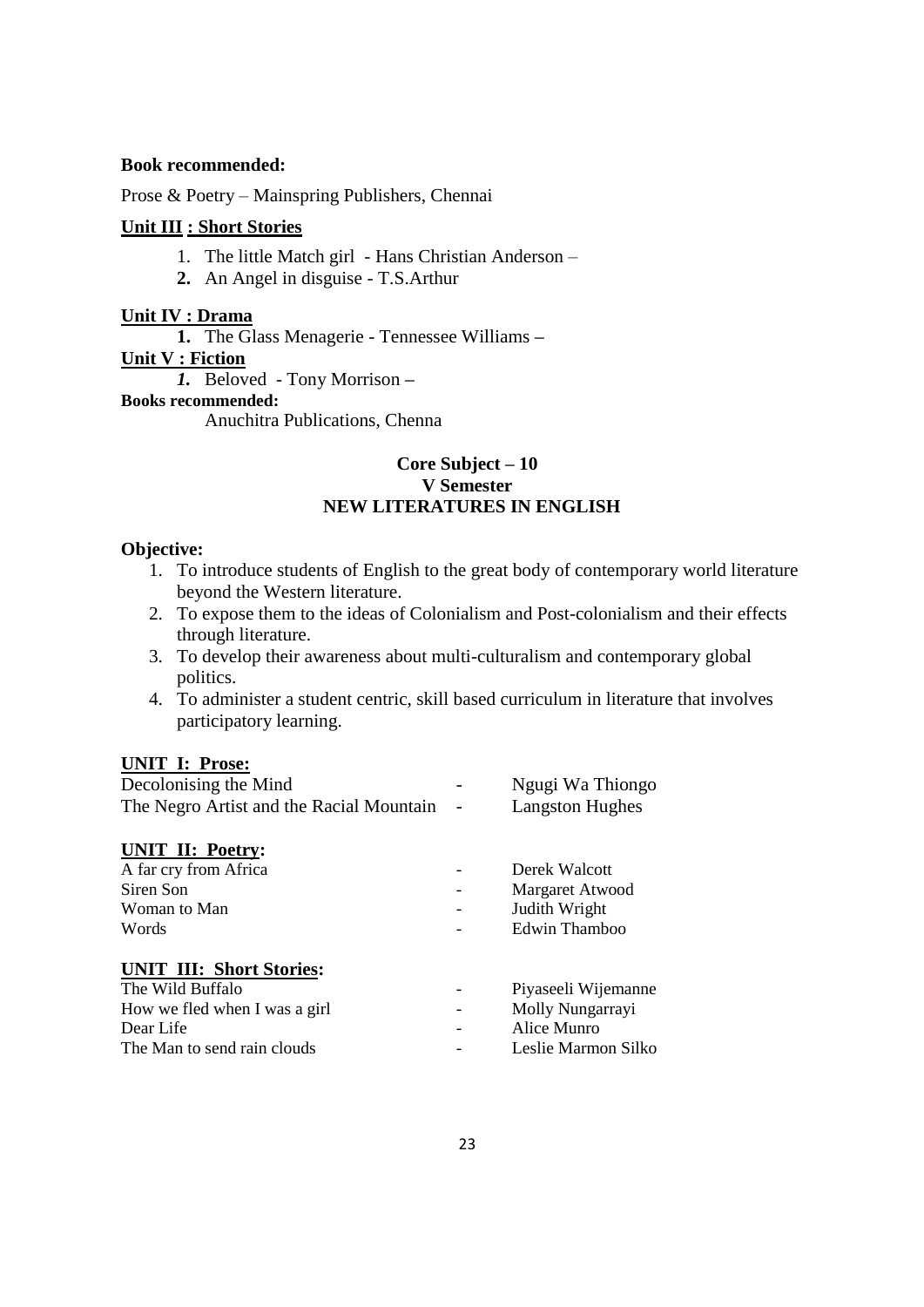#### **UNIT IV: Drama:**

Kongi's Harvest **- Wole Soyinka** 

#### **UNIT V: Post colonialism in Practice:**

Translation: Translate modern Tamil English poems Folk songs Short stories Essays into English/Tamil Study the reasons for difficulties in the process

#### Comparative study:

Identify a story or poem similar to the ones in Tamil literature and study the similarities and reasons behind such similarities.

#### Report:

Prepare expository essays Short reports on your local festival Special sport Custom Food Arts Disappearing nature (plants, insects, fish, etc) Customs Tradition **Culture** Travel experience, etc.

#### **Books recommended:**

- 1. "Wordscapes: An Anthology of New Literatures in English", Ed. S.Annapoorni, Aparna Srinivas, Mainspring Publishers, Chennai 2016.
- 2. Colonial & Post-colonial Lierature, Elleke Boehmer, Oxford University Press, New Delhi, 2008, Price Rs.195/-.
- 3. "Ch. 24 Post colonialism, Ch.25 Race, nation, and Ethnicity, an Oxford Guide, Literary Theory and Criticism", Ed. Patricia Waugh, Oxfrod University Press, New Delhi 2007.
- 4. Kongi"s Harvest, Wole Soyinka.

#### **Core Subject – 11 V Semester WOMEN'S WRITING IN ENGLISH**

#### **Objective:**

- 1. To sensitize students of both genders about issues surrounding women"s life
- 2. To create awareness about feminism as a socio-political ideal through literature.
- 3. O help students understand human rights from gender point of view and develop empathy towards women"s emotional needs.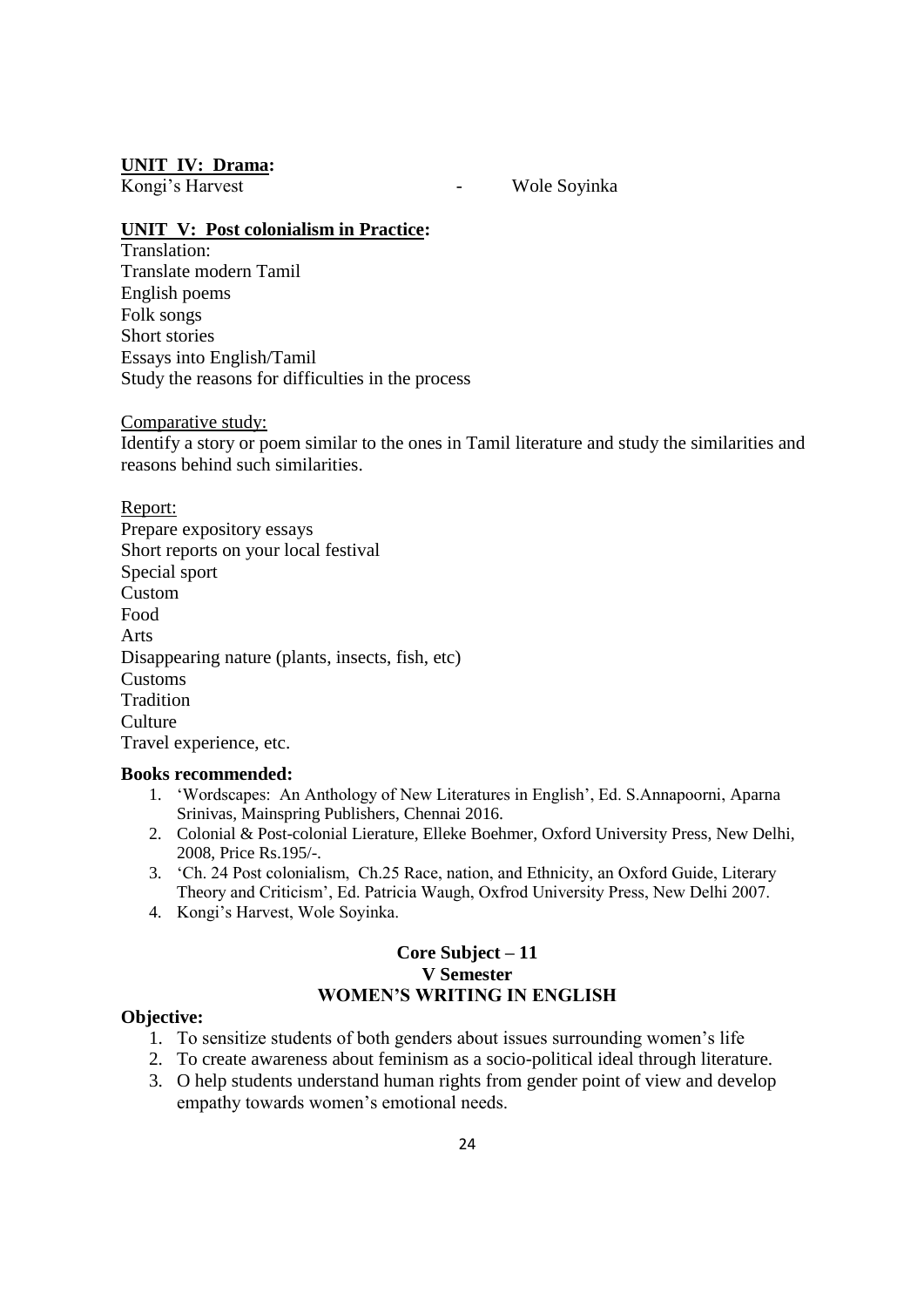4. To help promote gender sensitivity and equality among student

| Unit I : Prose:<br>Introduction to the Second Sex | Simone De Beauvoir     |
|---------------------------------------------------|------------------------|
| Unit II : Poetry:                                 |                        |
| Lot's Wife                                        | <b>Kristine Beatty</b> |
| Draupati                                          | Supata Bhattacharya    |
| <b>Still I Rise</b>                               | Maya Angelou           |
| Combing                                           | <b>Gladys Cardiff</b>  |
| Unit III: Fiction:                                |                        |
| <b>Heat and Dust</b>                              | Ruth Prawer Jhabyala   |
| Unit IV : Drama:                                  |                        |
| <b>Top Girls</b>                                  | Caryl Churchill        |

#### **Unit V: Non-fiction-gender and society:**

Biography: Study the successful life and works of personalities like Anne Frank, Indra Nooyi,

Kalpana Chawla, boxer Mary Korn, first woman IPS Officer Kiran Bedi,

#### Wangari

Mathaai (A Kenyan environmentalist who won nobel for peace for

#### afforestation),

Malala, etc. Third/transgender & their problems: Successful transgender persons in Tamiladu.

#### Right & Violations:

Gender rights in Universal Declaration of Human rights, Indian Constitution , female foeticide & infanticide, rape, domestic violence, public violence against women & third gender, eve teasing, dowry, sexual harassment at work  $\&$  public places, dowry problem, etc.

Portrayal of women and transgender in media: Advertisements, cinema, TV, soaps, etc.

#### Books recommended:

1. Shifting Perceptions: An Anthrology of Women"s Writings" – Ed.S.Annapoorni, V.Bharathi Harishankar, Mainspring Publishers, Chennai 2016, Price Rs.155/-

### 2. "Feminist Criticism: Beginning Theory: An introduction to Literary and Cultural Theory'. Peter Barry. Mancheter Univrsity Press, Chennai 2006, Price 295/-.

3. Ch.23 "Feminisms", Ch. 32"Mixing Memory and Desire: Psychoanalysis, and trauma theory" & Ch. 33 Theories of Gaze", An Oxford Guide: Literary Theory and Criticm, Ed. Patricia Waugh, Oxford University Press, New Delhi 2007, Price 345/-.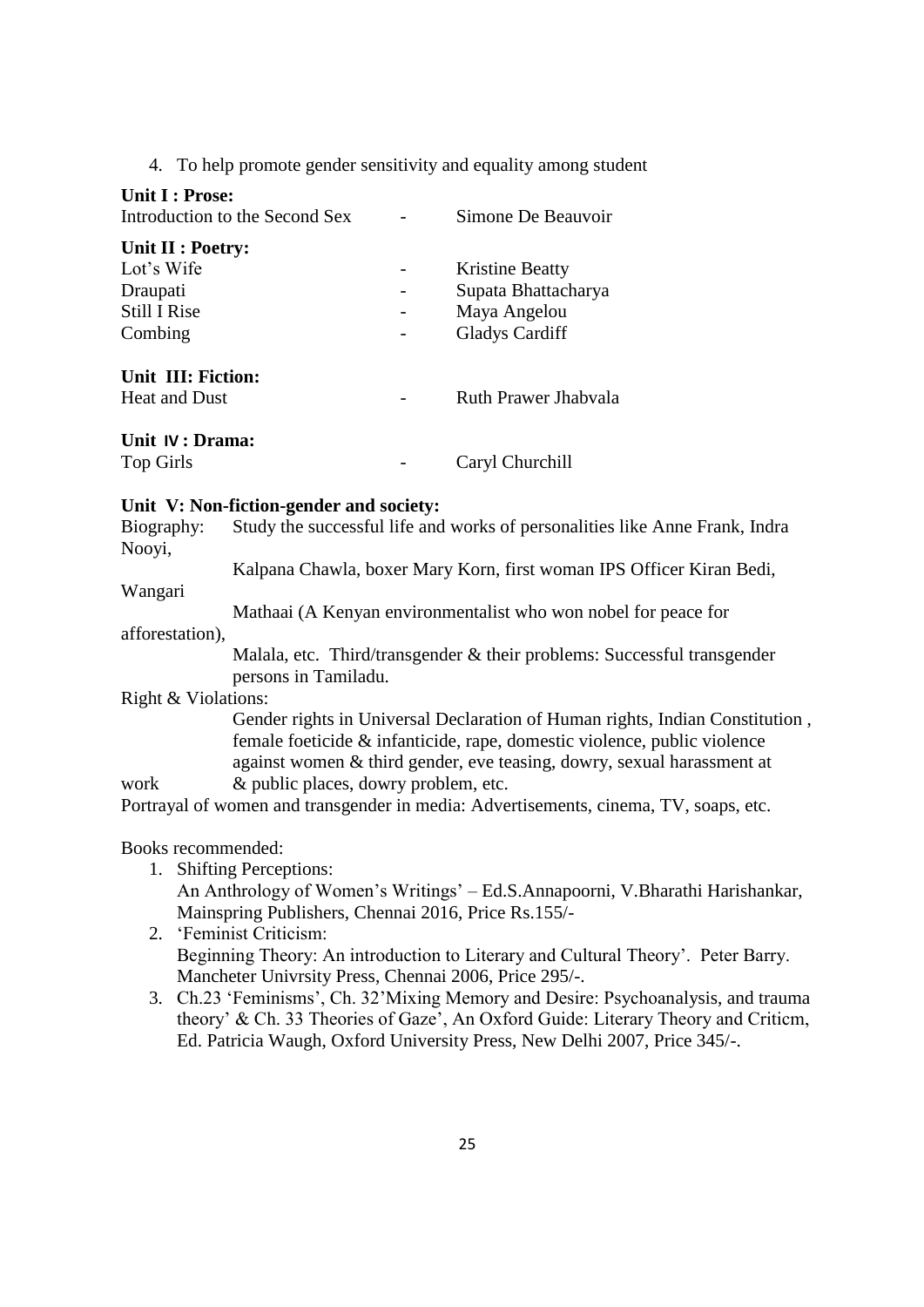### **Core Subject – 12 V Semester JOURNALISM AND MASS COMMUNICATION**

### **Objective:**

- 1. To introduce the students to one of the most applicable areas of English language and literature studies
- 2. To stimulate their interest in Journalism and Mass Communication for higher studies and / or for a career
- 3. To develop transferable skills in writing which would be useful for employment
- 4. To administer a student centric curriculum that involves participatory learning

### **Unit I: Principles of Journalism:**

**Introduction** Inside a Newspaper What is News? The Reporter The Sub-Editor Language and Style **Unit II : Principles of Mass Communication:** Advertisements Websites/blogs Social media, film & documentation **Unit III: Principles of Writing:** Note making Pre-writing Different ways of presenting information Maps, tables, charts, expository essays **Unit IV : Journalistic writing:** Articles Reports Advertisements Books and film reviews Social media Web content **Unit 5 : Mass Communication projects:** Prepare a 5 page report on any one of the following: Pulitzer Prize Man Booker Prize 3 Nobel for Literature Addison & Steele and birth of journalism with images, tables, charts, diagrams, where necessary (Teachers may choose more topics) Read English / Tamil newspapers, and magazines and analyse the various sections, including the EDITORIAL, and discuss in the class. Collect different advertisements from newspapers, magazines and TV and discuss their1.

Appeal 2. Effectiveness 3. Reasons for your likes or dislikes for them 4 Parts and Sections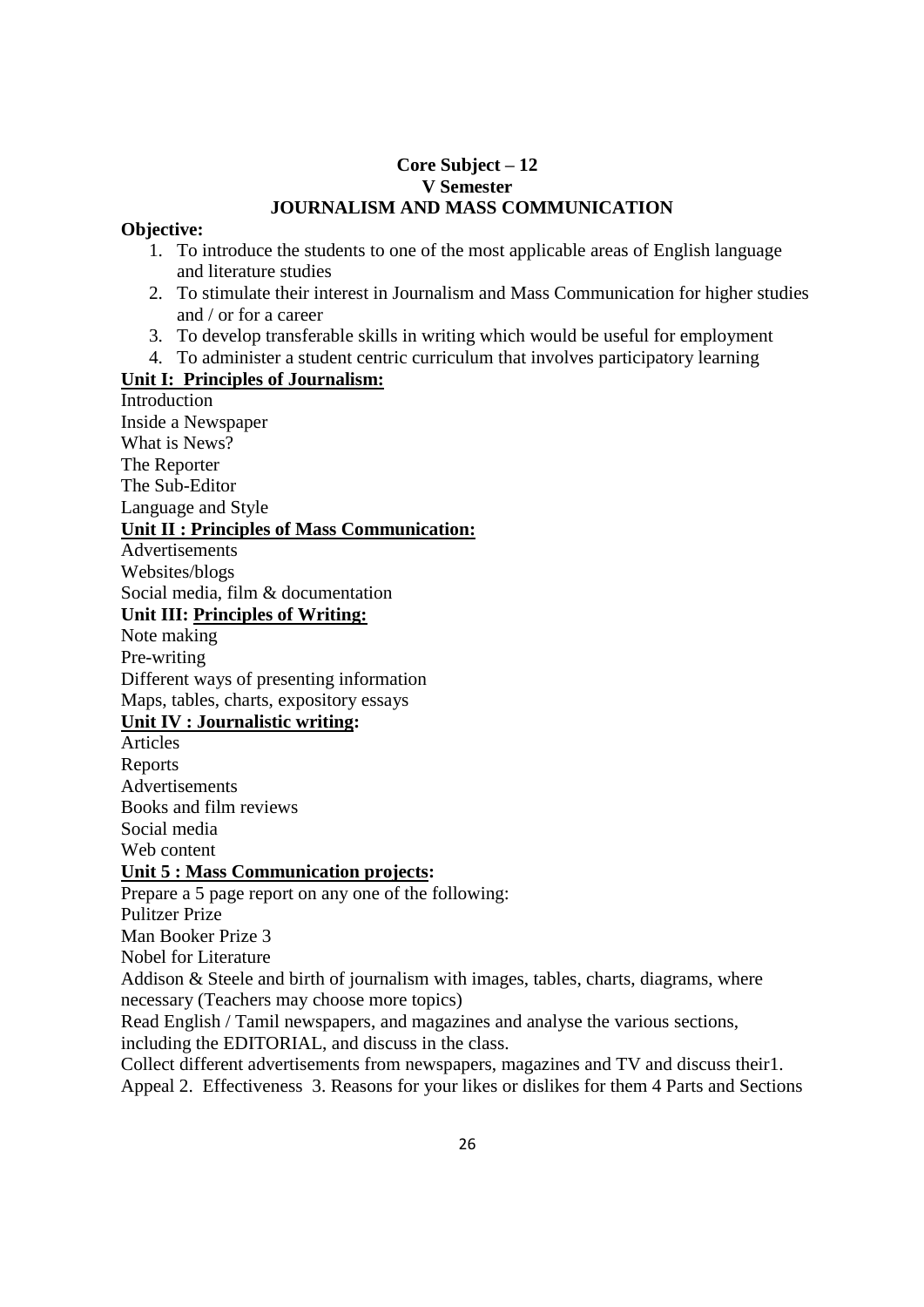### **Books recommended:**

"Basic Journalism" – Rangaswamy Parthasarathy Trinity Press, Bengalureu 2016, Chapters - 12,3,6,7,8 & 11, Price Rs.158/-.

"Creative Writing" – Board of Editors, Orient Blackswan Pvt Ltd, Bangalore 2014, Chapters 5,6,7,9,10 Price Rs.60/-

"Written Communication Skill in English" – Sarah Freeman, Orient Blackswan Pvt Ltd, Bangalore"Cambridge English for the Media". Nick Ceramella, Elizabeth Lee. CUP, New Delhi 2008. Price Rs.420/-.

### **Elective Subject - III LITERARY CRITICISM 1:**

### **Objectives:**

- 1. To introduce the students to the origin and development of Literary criticism
- 2. To help them understand the critical evaluation from ancient to the modern
- 3. To make the students to demonstrate an ability to grasp and synthesize ideas
- 4. To enable the students the critical ability to analytically evaluate literature

### **Unit I**

The contributions of Plato and Aristotle to literary criticism

### **Unit II**

The contributions of Horace, Quintilian, Longinus and Dante to the development of literary criticism

### **Unit III**

The contributions of Elizabethan critics : Sir Philip Sydney and Ben Johnson

### **Unit IV**

The contributions of Neo-classicist, John Dryden, Joseph Addison, Alexander Pope and Dr. Samuel Johnson

### **Unit V**

The contributions of Romanticist : William Wordsworth and ST Coloridge

### **Books recommended:**

An introduction to Literary Theory and Criticism, Anand B.Kulkarni and Ashok G. Published by Orient Black Swan Pvt Ltd, Chennai. English Criticism by Prasad, Trinity Press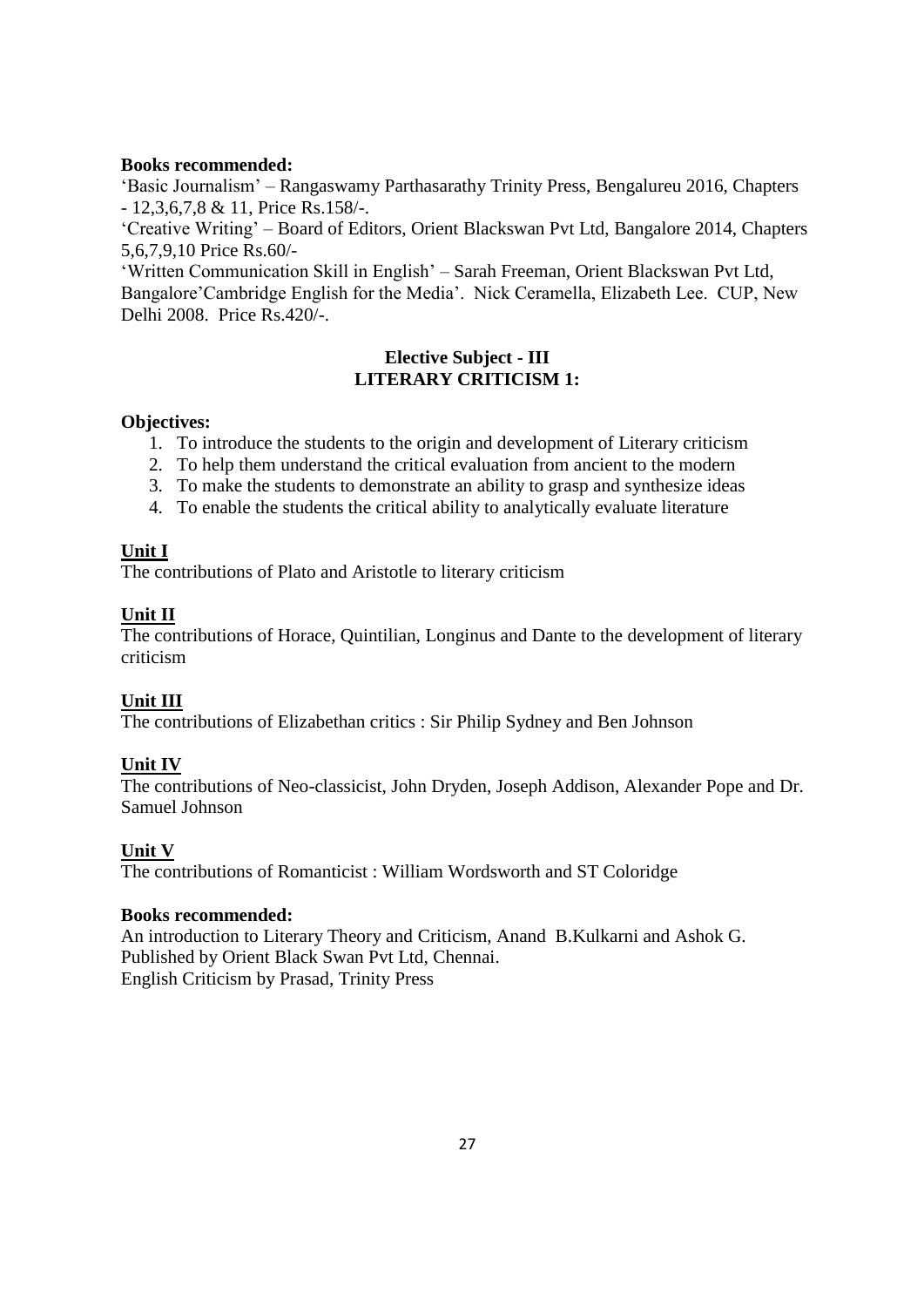### **Core Subject – 13 VI Semester SHAKESPEARE**

### **Objectives:**

- 1. To help students get a bird"s eye view of the Shakespearean canon
- 2. To expose the students to the types of Shakespearean plays Tragedy, comedy and History…
- 3. To enable students gain knowledge of the socio-political scenario as manifested in the plays
- 4. To sensitize the students on Shakespeare"s contribution to the realm of English language
- 5. To help learners understand the evolution of drama with special reference to the features of Shakespearean theatre

**Unit I:**

Tempest

**Unit II:** Richard II

**Unit III:**

Macbeth

**Unit IV:** A Midsummer Night"s Dream

**Unit V:** General Shakespeare

Books recommended: General Shakespere, Anna Kurian, Orient Black swan Pvt Ltd, Chennai

> **Core Subject – 14 VI Semester English Language Teaching**

**Objectives**

**To expose learners to various approaches and methods, aspects and strategies of teaching English**

**1. To help learners understand the essential components and concepts of language teaching**

### **Unit I**

### **Introduction Strategies:**

- **1.** Lesson Plan Preparation
- 2. Teaching / Learning material preparation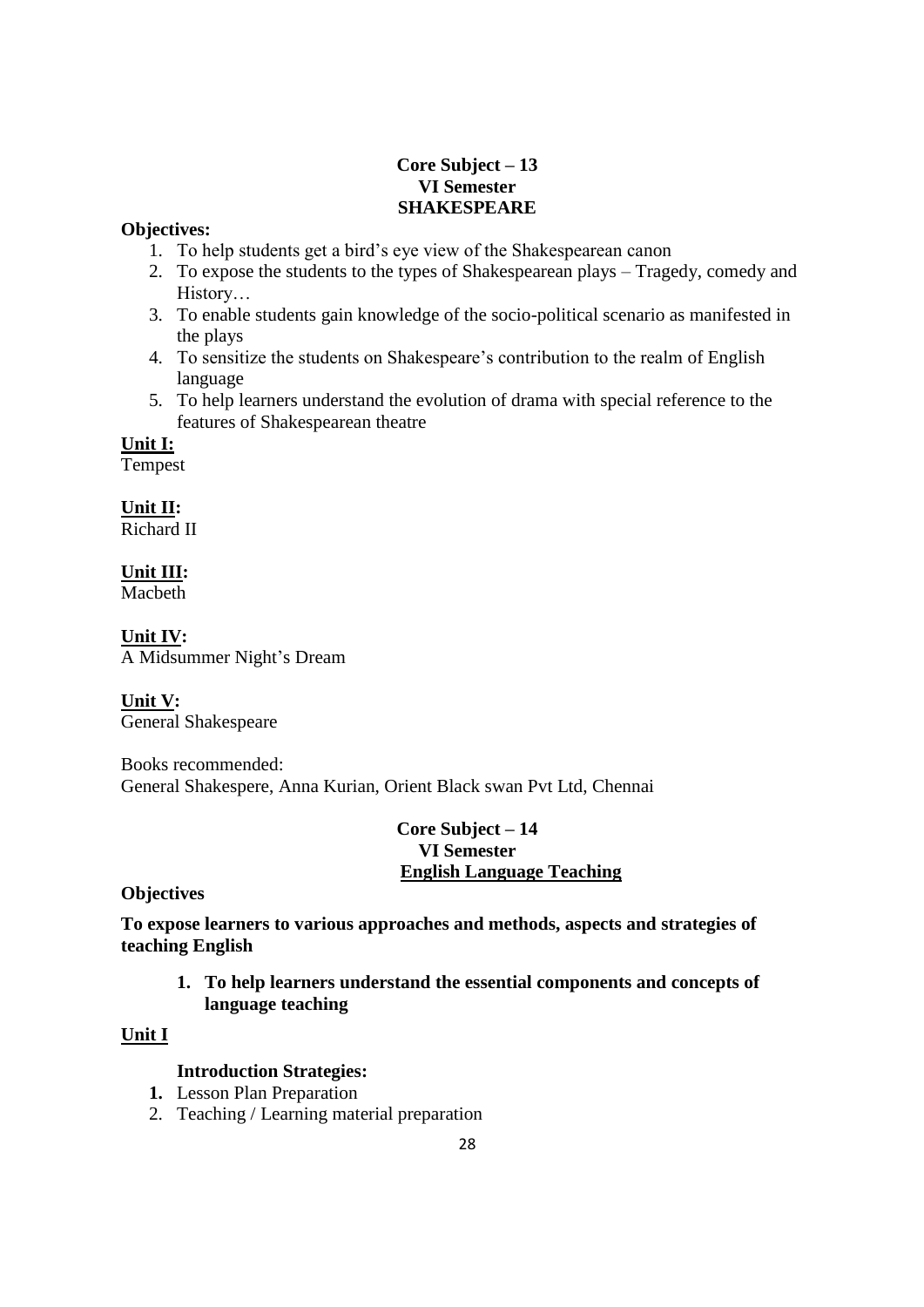### **Unit II**

**The Teaching of Prose, Composition and extensive reader**

### **Unit III**

**The Teaching of reading and writing and the Teaching of listening and speaking**

#### **Unit IV**

**Activities in English Teaching:**

- 1. Work sheets preparation
- 2. Question paper setting
- 3. Teaching Practice

#### **Unit V**

- **a) Equipment and sources of English Room : Charts, flash cards, PPTS**
- **b) Audio Visual Aids : Using Mobile phones & Speakers**

### **Books recommended:**

- **1. The Teaching of English : Dr.S.Vincent**
- **2. Approaches and methods in Language Teaching: A Description and Analysis Cambridge University Press.**
- 3. **Baruah.T.C. The English Teacher's Handbook, Sterling Publishers, 1991 New Delhi**

#### **Core Subject – 15 V Semester**

Hours : 5 Credits: 4

### **TRANSLATION THEORY AND PRACTICE**

### **Objective;**

To introduce translation as a kind of genre to enable the students appreciate the total essence of literature with aesthetic pleasure.

To enable the student to translate any given passage or stanza without any literary inhibition

### **Unit: I:**

Introduction to translation (Pl-9) History of translation (P10-27)

#### **Unit II:**

Kinds of translation (P.28-29) Problem of translation

#### **Unit III:**

The qualities of a translator (P.97-103) Translator and the act of translating (P.104-111)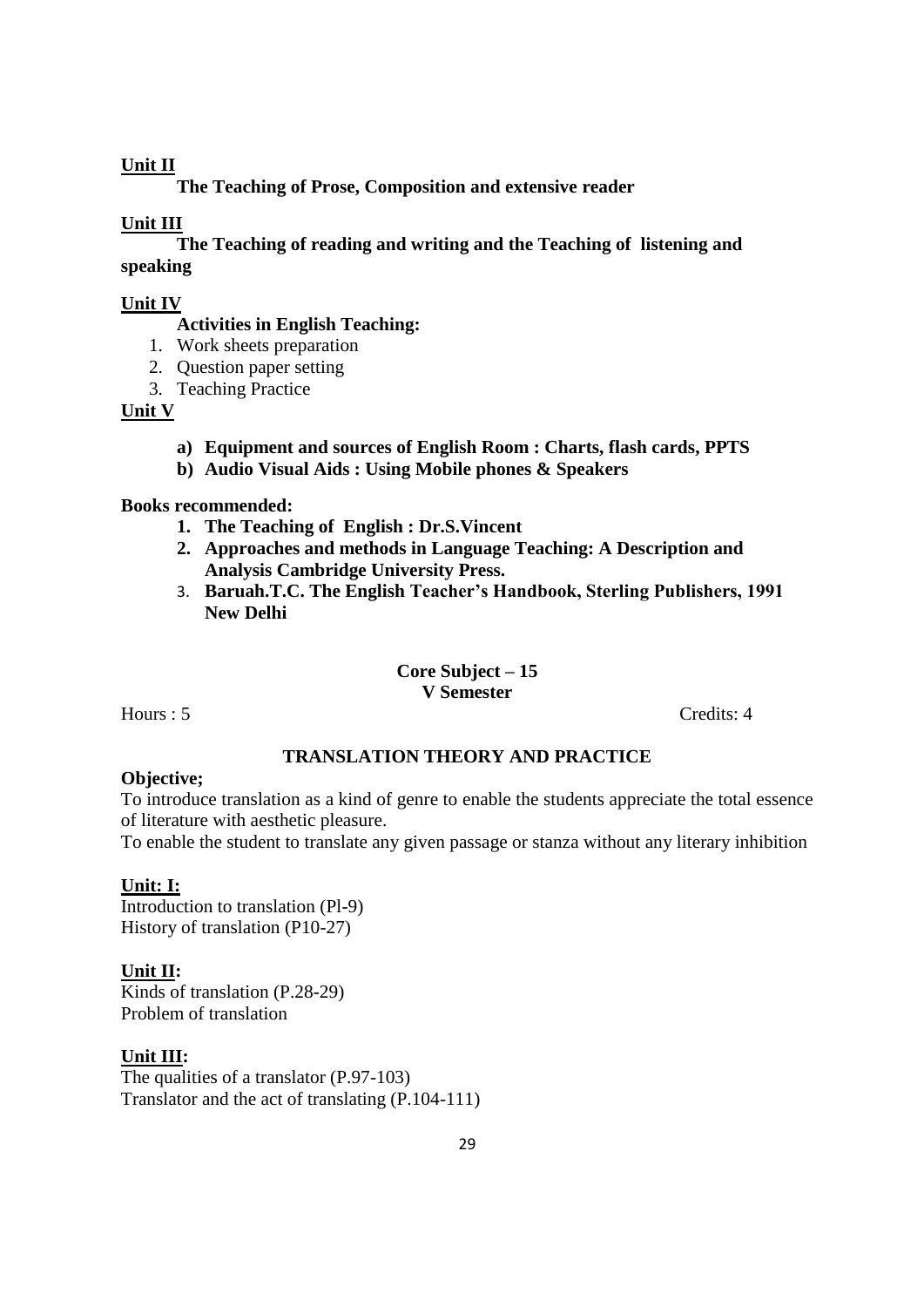### **Unit IV:**

- 1. Translation Theories An introduction
- 2. Translation Theory in the Indian, Context

### **Unit: V:**

- 1. Tirukkural English translations (first two chapters) கடவுள் வாழ்த்து வான் சிறப்பு
- 2. Abridged Version of Shakespeare"s plays The Tempest A Midsummer Night"s Dream

### **Books recommended:**

- 1. Das Bijay Kumar, "A Handbook of Translation Studies", 2013 Atlantic Publishers, New Delhi
- 2. Lamb, Charles & Mary Lamb "Tales from Shakespeare".

### **Core Subject – 16**

### **HOURS-3 CREDIT-3**

### **SIXTH SEMESTER**

### **INTRODUCTION TO LITERARY THEORIES**

### **Objective:**

To make the students understand the different avenues and perspectives in reaching the genre by way of various literary theories propounded by leading creative writers of different ages.

To enable the learner appreciate the theories of modern literature.

### **UNIT-I**

Contemporary Theory and Structuralism Criticism

### **UNIT-II**

Post Structuralism and Deconstruction

### **UNIT-III**

Post Modernism

#### **UNIT-IV**

Post-Colonial Criticism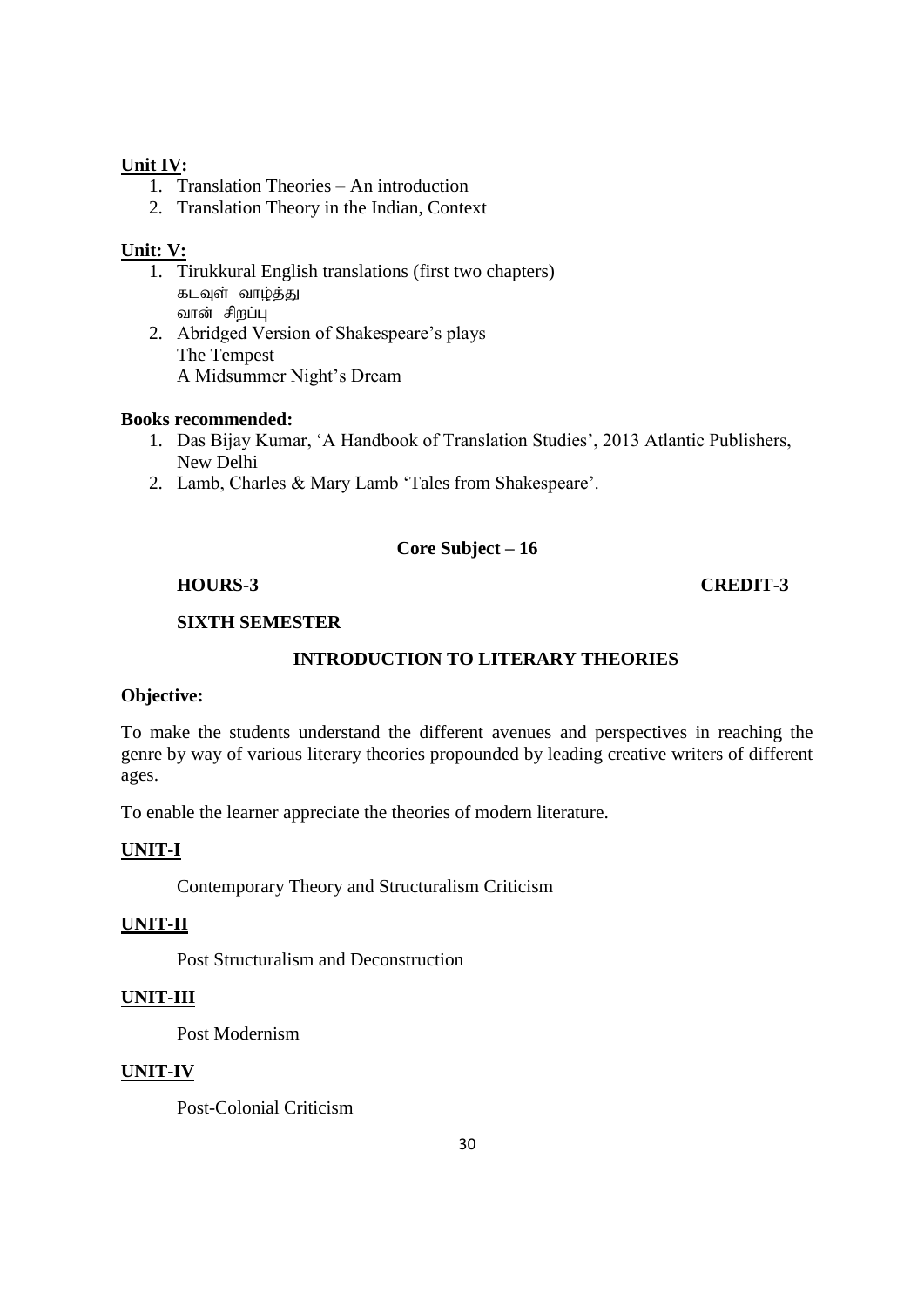### **UNIT-V**

Reader Response Criticism and Feminist Criticism

Cultural studies

Digital humanities

#### **Books recommended:**

- 1. M.S.Nagarajan: English Literary Criticism and Theory An Introductory History, Orient Blackswan.
- 2. Peter Barry: Beginning Theory : An Introduction to Literary and Cultural Theory, Viva Books

### **Core Subject – 17 VI Semester ENGLISH FOR EMPLOYMENT**

#### **GENERAL OBJECTIVE:**

By the end of the course the students would be aware of the patterns of various competitive examinations and would improve the skills needed foe employment in various sectors.

#### **SPECIFIC OBJECTIVE:**

The students will be aware of the competitive exams that would enable them to make entry into jobs.

#### **UNIT I SPOTTING ERRORS**

- 1. Concord / Subject Verb agreement
- 2. Sentence splice / run-on sentence
- 3. Fragments
- 4. Misplaced / dangling modifiers
- 5. Rambling / Long sentences

.

### **UNIT II PUNCTUATION AND SPELLING**

## **UNIT III**

### **VOCABULARY**

- 1.Idiomatic Expressions
- 2. Synonyms
- 3. Antonyms
- 4. Homonyms, homophones
- 5. Portmanteau
- 6. Neologisms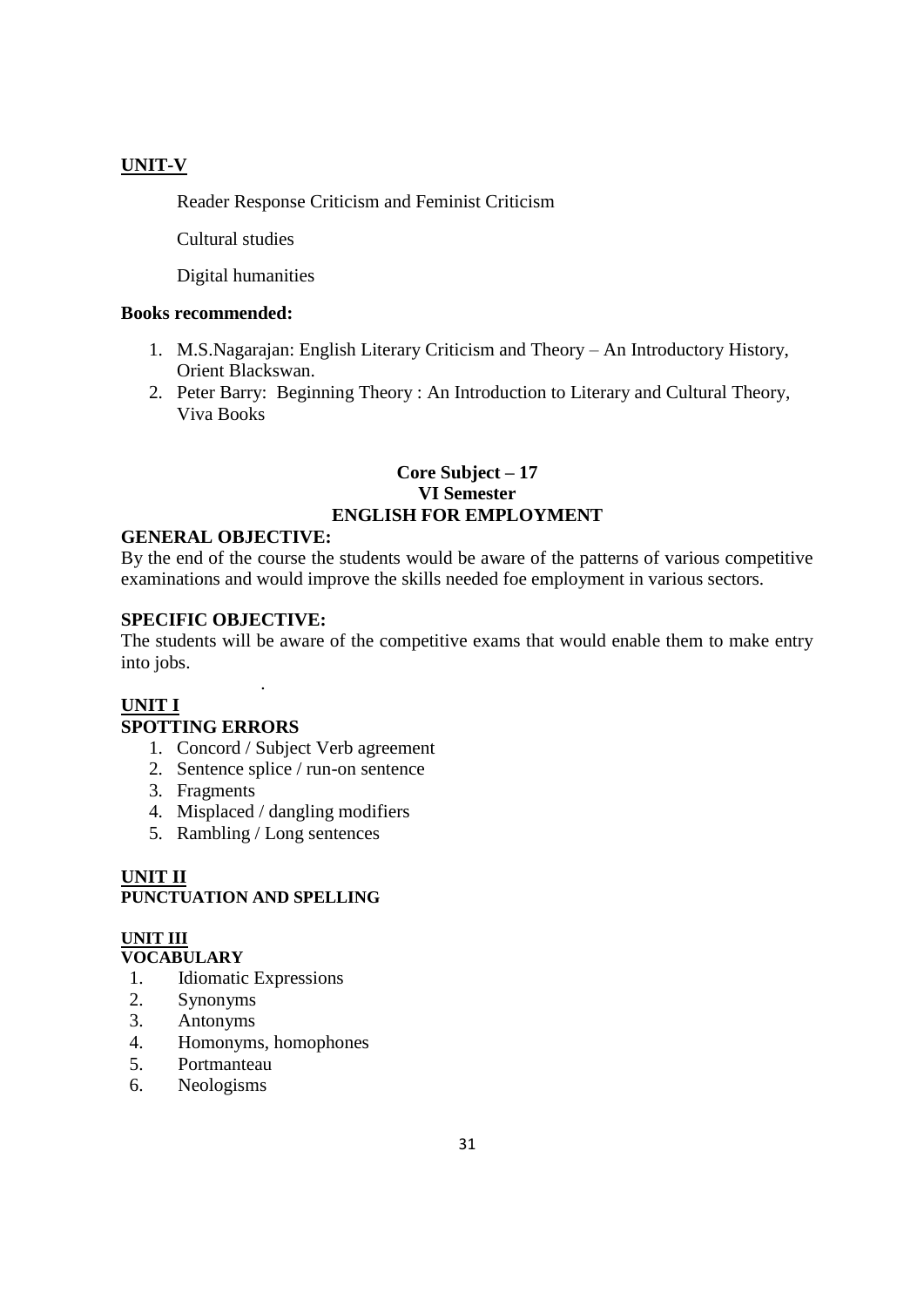#### **UNIT IV**

### **SENTENCE FORMATION**

- 1. Sentences with Jumbled Words
- 2. Passages with Jumbled sentences
- 3. Sentence Completion, Conversion (active, passive, etc.)

#### **UNIT V**

#### **COMPREHENSION & COMPOSITION**

- 1. Comprehension Cloze (reading comprehension)
- 2. Paragraph and Essay Writing
- 3. Resume Preparation

#### **Books recommended:**

- 1. Lewis, Norman. Word Power Made Easy. New Delhi: GOYL Saab Publishers and Distributors-Millenium edition revised & expanded, 2006.
- 2. Murphy, Raymond. Intermediate English Grammar. New Delhi: Cambridge University Press-Second Edition, 1994.
- 3. Hashem, Abul & RPH Editorial Board .Gupta R. *General English For all Competitive Exams* Ramesh Publishing House. ISBN 978-93-5012-834-3.
- 4. R.Gopalan,V. Rajagopalan & Roopkumar Balasingh: *General English for Competitive examinations McGraw-Hill Education*. India Pvt Ltd. UP.2008

### **ELECTIVE PAPER IV Literary Criticism II:**

#### **Objectives:**

- 1. To introduce the students to the origin and development of Literary Criticism
- 2. To help them understand the critical evaluation from ancient to the modern
- 3. To make the students to demonstrate an ability to grasp and synthesize ideas
- 4. To enable the students the critical ability to analytically evaluate literature

#### **Unit I**

Victorian Critics - Matthew Arnold and Walter Pater

#### **Unit II**

Modern Critis **- T.S. Eliot, I.A. Richards and F.R. Leavis** 

#### **Unit III**

Moralistic approach Biographical criticism Textual and Formalstic criticism

#### **Unit IV**

New Criticism Sociological criticism Marxism